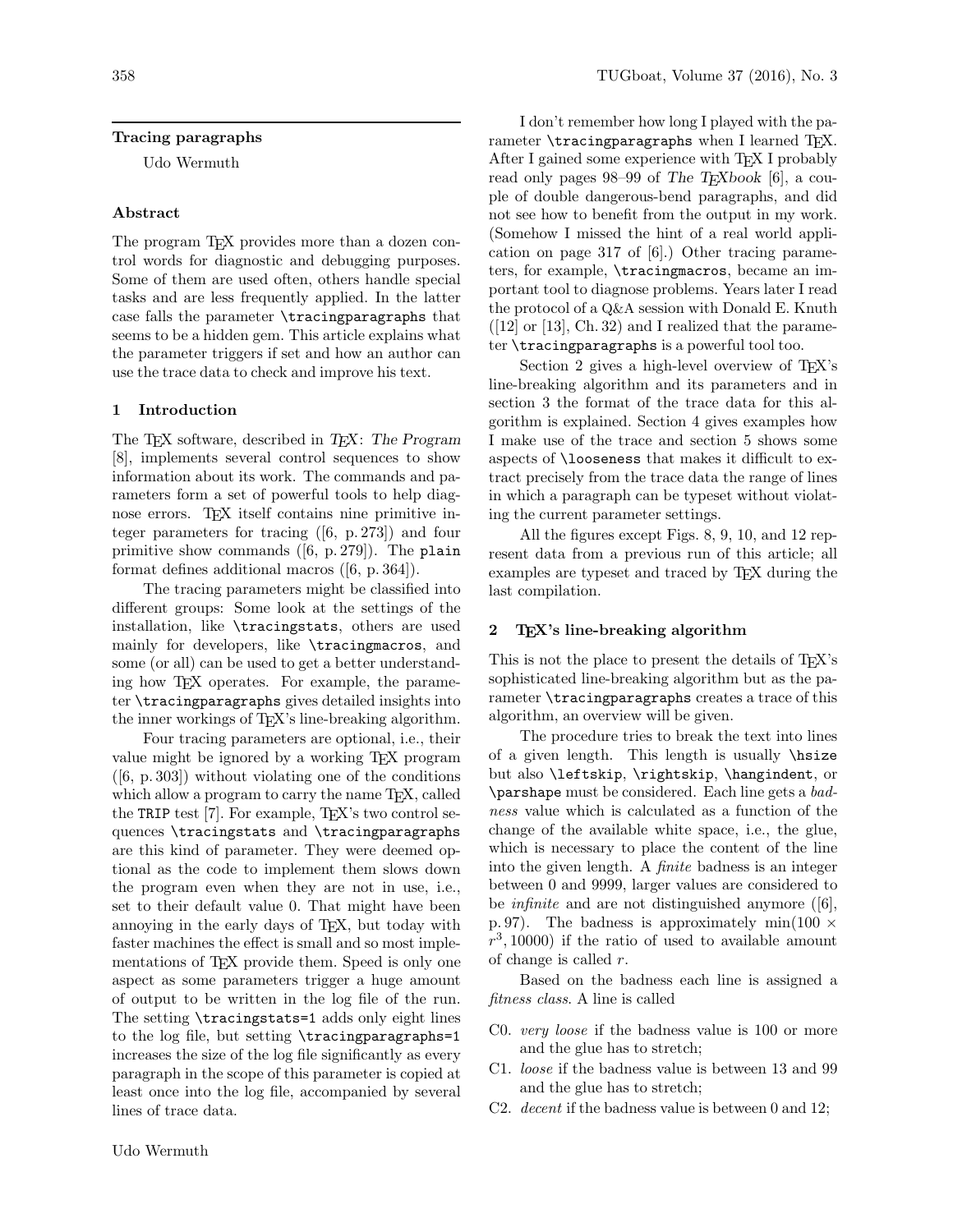C3. tight if the badness value is 13 or more and the glue has to shrink.

A line break can occur only at certain points; there are five possibilities ([6], p. 96). A line can be broken at

- B1. glue, i.e., at white space, if a non-discardable item (not glue, kern, penalty or a math switch) appears before the glue;
- B2. a kern, if it is followed by glue;
- B3. math-off, i.e., at the end of a formula, if it is followed by glue;
- B4. a penalty which is either entered directly into the text as an indication how desirable a break at this point is or inserted by TEX automatically, for example, in a formula;
- B5. a *discretionary* break when T<sub>F</sub>X splits a word either at an explicit or an inserted implicit hyphen.

Note that T<sub>F</sub>X controls white space in math mode; in this mode B1 and B2 are not used.

Certain line breaks get a penalty based on the following parameters, listed here with their default values which the plain TEX format sets:

- P1. \exhyphenpenalty (default 50) which is used if a break occurs after an explicit hyphen, i.e., a hyphen that is present in the input;
- P2. \hyphenpenalty (default 50) which is applied at an automatically inserted hyphen;
- P3. \binoppenalty (default 700) which is applied if a formula is broken after a binary operation;
- P4. \relpenalty (default 300) which is applied if a formula is broken after a relation symbol.

And there is a special penalty called **\linepenalty** (default 10) that is applied to every line.

Finally, each line gets a value called demerits by which T<sub>E</sub>X rates the constructed lines and sets the breakpoints ([6], pp. 97–98). T<sub>E</sub>X's goal is to select those line breaks that minimize the sum of the line demerits. (T<sub>EX</sub>'s decision can be changed via the integer parameter  $\lambda$ looseness ([6], p. 103) to select a set of line breaks that might result in a different number of lines for the paragraph.) Demerits combine two aspects:  $d = d_1 + d_2$ . The first summand  $d_1$  is based on badness and penalty. The formula by which T<sub>E</sub>X calculates the demerits  $d_1$  follows. It shows the special role that the \linepenalty, let's call it  $l$ , plays. If  $b$  stands for the badness of a line and  $p$  for the penalty assigned to the break then

$$
d_1 = (l+b)^2 + \begin{cases} \text{sign}(p) \ p^2, & -10000 < p < 10000 \\ 0, & p \le -10000. \end{cases}
$$

No line break occurs if  $p \ge 10000$ , and  $p \le -10000$ represents a forced break.

The second aspect  $d_2$  is the sum of fixed values:

- D1. \adjdemerits (default 10000) is added either to the second line if adjacent lines fall in one of the fitness class pairs (very loose, decent), (very loose, tight), or (loose, tight) or if the first line is very loose.
- D2. \doublehyphendemerits (default 10000); it is added to the second line if two consecutive lines end with a discretionary break.
- D3. \finalhyphendemerits (default 5000) which is added to the last line if the second-last line ends with a discretionary break.

Now all but one ingredient of the algorithm has been described. The last item is a limit for the badness which the algorithm uses to decide if a line is acceptable. TEX knows two limits  $([6], p. 96)$ :

- T1. \pretolerance (default 100) which is used as the limit in TEX's attempt to break the paragraph without hyphenation of words (breaks are still allowed at explicit hyphens, i.e., a '-' or  $a'(-')$ ;
- T2. \tolerance (default 200) which is used as the limit when hyphenation of words is allowed.

The line-breaking algorithm tries in up to three passes to cut the paragraph into lines whose badness values are less than the current limit. In the first pass the limit T1 counts and no words are given to T<sub>E</sub>X's hyphenation algorithm. If this pass fails then a second pass with the limit T2 and word hyphenation is made. This pass outputs the paragraph even if it fails, except if the dimen \emergencystretch has a positive value. In the first case an overfull line with infinite badness is constructed. In the second case the failed second pass is followed by a third pass with word hyphenation, badness limit T2, and additional stretchability per line given by the value of the dimen \emergencystretch. This pass may fail too but then either the value of the dimen must be increased or "the line-breaking task is truly impossible" ([6], p. 107).

## 3 Format of \tracingparagraphs's output

The T<sub>E</sub>Xbook [6] explains on pages 98–99 the main aspects of the trace data. The full details are contained in Computers & Typesetting, Volume B [8] in §§ 813–890 together with the code for general printing routines like §§ 174–175, and 245.

The single assignment \tracingparagraphs=1 triggers if trace data is written in the log file. Here is an overview of the kind of data that is output:

• *optional header* which identifies for which pass of the line-breaking algorithm the output is written.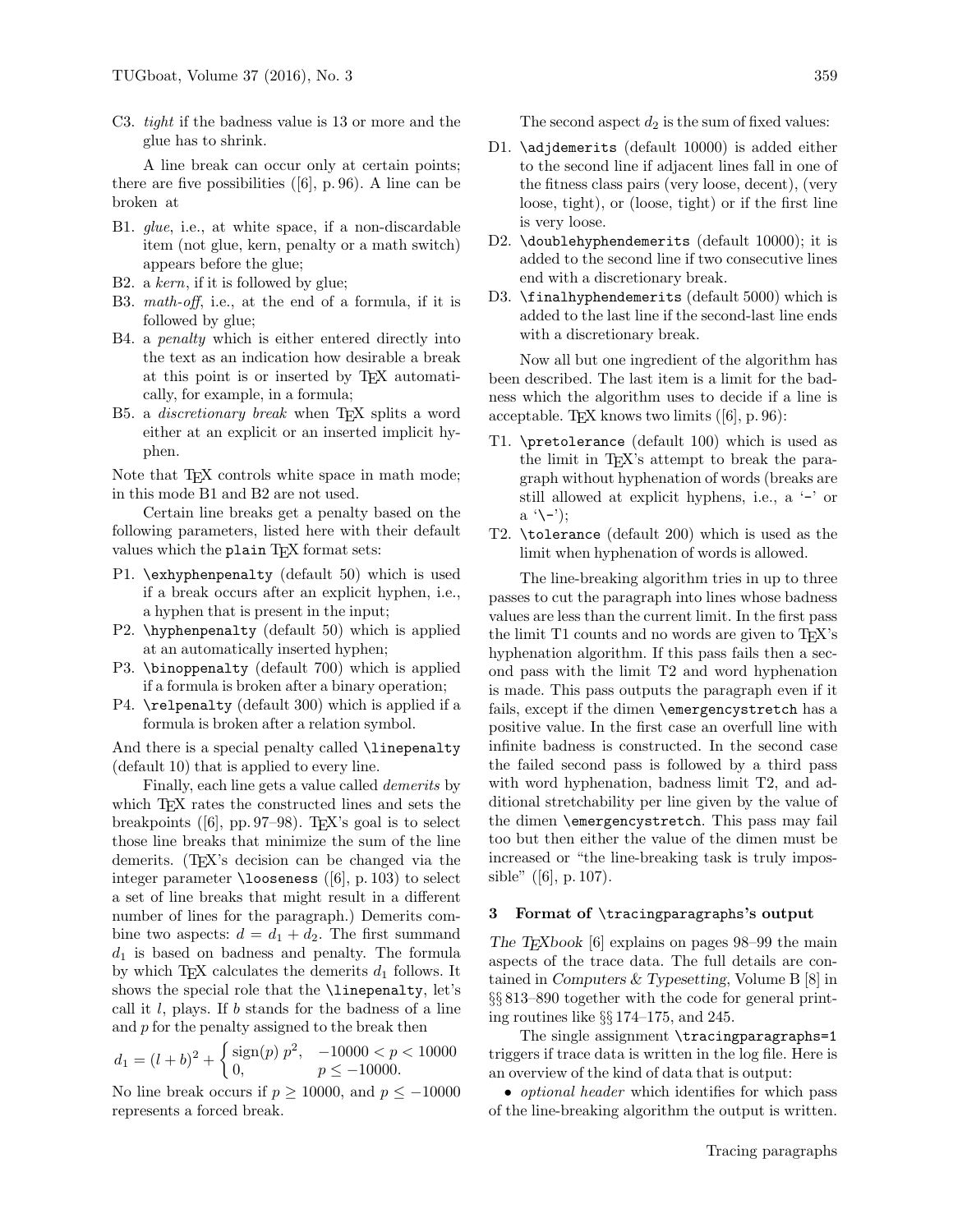It is one of the words @firstpass, @secondpass, or @emergencypass. The headers of the first and second pass are not output if the limit of T1 in section 2, the parameter \pretolerance, prevents the first pass, i.e., if it is negative (see  $\S 863$ ). It would be nice to add a hook to the log file in this situation, let's say @hyphenationpass to signal in a unique way the start of the trace data. But such a change violates the TRIP test [7] although it changes only the log file.

• break candidates which are considered by the algorithm as there is a valid way to break the line at this point using a previously found feasible breakpoint. The output has the form "@<w> via @@<m> b= $\langle x \rangle$  p= $\langle y \rangle$  d= $\langle z \rangle$ " (§ 856) where the placeholders  $\langle x \rangle$ ,  $\langle y \rangle$ , and  $\langle z \rangle$  are the values of the badness of the line, the penalty for the break (see P1–P4) if applicable, and the demerits of the line, whose calculation uses the \linepenalty and adds the values of D1–D3 if the conditions are met. The @@<m> documents the feasible breakpoint, after which the current line starts (the value 0 stands for the start of the paragraph). The first parameter <w> indicates the kind of break: It is empty if the break occurs at glue between words; otherwise it is (see B2–B5) \kern, \math, \penalty, \discretionary, or, at the end of the paragraph, \par. When the badness values <x> are calculated for an emergency pass, the values represent the data that the line-breaking algorithm uses to get the demerits, i.e, one of TEX's input values for its rating function. The "real" values for the badness as "seen in the output" depend heavily on the used stretchability given by the dimen \emergencystretch, but these values are not shown in the trace data. See below for an example.

Principally, three types must be distinguished:

- inter-word breaks that are line breaks between words or symbols, i.e., the cases B1–B4.
- discretionary breaks (case B5) indicated by the word \discretionary for <w>, which signals that the line break occurs within a word. Then pre-break and post-break information must be considered to construct the contents of the line.
- $\circ$  end-of-par breaks indicated by **\par**. This shows that the line break algorithm was able to process the whole paragraph. TEX rates the end of a paragraph as a forced break and assigns therefore a penalty of −10000, which does not add to the demerits (see the formula for the calculation of demerits in section 2).

Note it is possible to have several break candidates at the end of a line for different feasible breakpoints.

• *feasible breakpoint* which gives the best way to break the paragraph up to this point using the current settings of the line-breaking algorithm for one of the break candidates that appear above this feasible breakpoint. The output in the log file is the string " $@@**n**$ : line <a>.<br>  $b$ ><br/><br>  $b$ ><c> t=<d> ->  $@@**m**$ " ( $§ 846$ ) where  $\langle n \rangle$  is the new sequence number of the current feasible breakpoint, and  $\langle m \rangle$  states the number of the feasible breakpoint which the new breakpoint needs as the previous line break. The content data between these two breakpoints is then line number  $\langle a \rangle$ . It belongs to the fitness class  $\langle b \rangle$  (range is 0–3  $(\S 817)$ ; name is given in C<br/>b>), and ends with a hyphen if  $\langle c \rangle$  is '-'. The value  $\langle d \rangle$  states the total demerits of the whole paragraph up to this line, i.e., it is the sum of the <z> values of the break candidates for the set of lines ending with this feasible breakpoint.

Note it is not yet determined if this feasible breakpoint will be used to construct the paragraph. The best end-of-par break names the previous feasible breakpoint for the last feasible breakpoint.

The final feasible breakpoints are treated as having a hyphen as the value of  $\langle \csc \rangle$  (§ 829).

• *content data* which is the text seen by the algorithm  $(\S 857)$ . It is split in small parts as the breakpoints are listed in the output too. In passes that try to hyphenate the words all hyphenation points of TEX's hyphenation algorithm are inserted.

The trace data ends with an empty line (§ 245). Note: Except for the content data all trace lines start with the symbol @.

Final remark: Values for the badness are sometimes stated as \* which means that it is infinite according to T<sub>EX</sub>'s rules. For demerits such an asterisk means that the calculation was not performed because of certain forced conditions (§ 856).

The format of the trace lines is rather terse and a lot of trace lines are written even if they do not contribute to the final line breaks. An example will help to understand the above stated description of the data.

## Example 1: TEX input

# \tracingparagraphs=1

\noindent

Note: {\sl pretolerance\/} is \the\pretolerance\ and {\sl tolerance\/} is \the\tolerance, the  $\{\it\}$  hsize $\;\}$  is  $\it\$  the hsize.

This is a nonsense text to serve as a constructed example that shows all kind of trace lines. It contains<sup>"</sup>inline mathematics and text in columns. The formula  $2^2 = 8$ \$ is simple mathematics as well as formula  $\root{0}$  of 8 = 2\$ or what do you think? Now a declaration or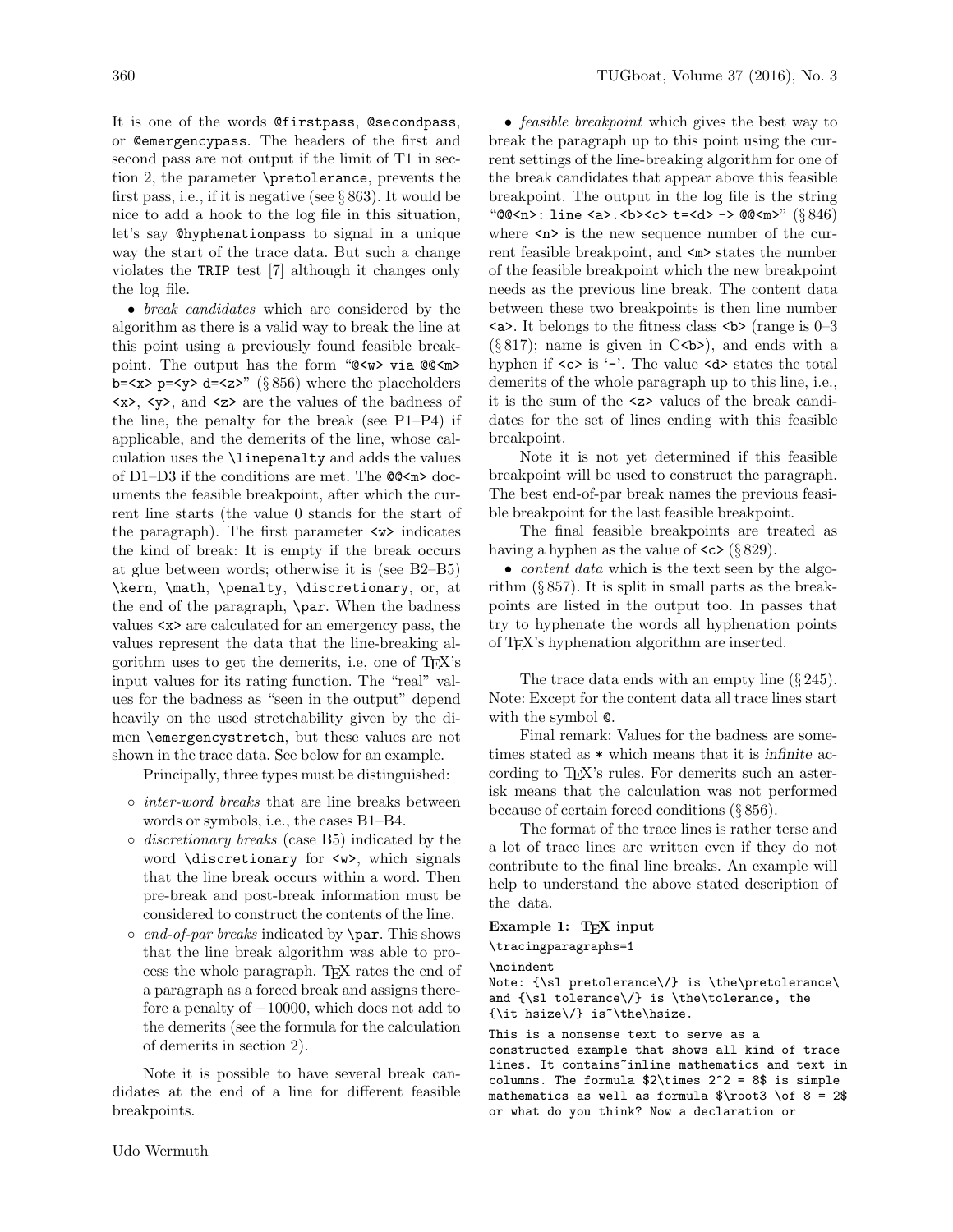definition for a three columns tabbing environment is made. \settabs 3 \columns \+&&End of example:\cr

#### T<sub>F</sub>X output

Note: pretolerance is 100 and tolerance is 200, the hsize is 225.0pt.

This is a nonsense text to serve as a constructed example that shows all kind of trace lines. It contains inline mathematics and text in columns. The formula  $2 \times 2^2 = 8$  is simple mathematics as well as formula  $\sqrt[3]{8}$  = 2 or what do you think? Now a declaration or definition for a three columns tabbing environment is made.

End of example:  $\blacksquare$ 

Note: The small rectangle at the end of the previous line indicates the end of an example.

The trace data was written in the log file; here are all trace lines with numbers for identification.

#### Example 1 continued: Log file contents

1. @firstpass 2. \ninerm Note: \ninesl pretolerance \ninerm is 100 and \ninesl tolerance \ninerm is 200, the \nineit hsize 3. @\kern via @@0 b=2 p=0 d=144 4. @@1: line 1.2 t=144 -> @@0 5. \ninerm is 225.0pt. 6. @\par via @@1 b=0 p=-10000 d=100 7. @@2: line 2.2- t=244 -> @@1 8. 9. @firstpass 10. []\ninerm This is a nonsense text to serve as a constructed 11. @ via @@0 b=23 p=0 d=1089 12. @@1: line 1.1 t=1089 -> @@0 13. @secondpass 14. []\ninerm This is a non-sense text to serve as a con-structed 15. @ via @@0 b=23 p=0 d=1089 16. @@1: line 1.1 t=1089 -> @@0 17. ex-18. @\discretionary via @@0 b=27 p=50 d=3869 19. @@2: line 1.3- t=3869 -> @@0 20. am-ple that shows all kind of trace lines. It con-tains in-21. @\discretionary via @@1 b=38 p=50 d=14804 22. @\discretionary via @@2 b=0 p=50 d=12600 23. @@3: line 2.2- t=16469 -> @@2 24. @@4: line 2.3- t=15893 -> @@1 25. line 26. @ via @@2 b=91 p=0 d=10201 27. @@5: line 2.3 t=14070 -> @@2 28. math-e-mat-ics and text in col-umns. The for-mula 29. @ via @@3 b=137 p=0 d=31609 30. @ via @@4 b=137 p=0 d=31609 31. @@6: line 3.0 t=47502 -> @@4 32. \$2 \ninesy ^^B 33. @\penalty via @@3 b=0 p=700 d=490100 34. @\penalty via @@4 b=0 p=700 d=490100 35. @\penalty via @@5 b=123 p=700 d=517689 36. @@7: line 3.2 t=505993 -> @@4

37. \ninerm 2[] = 38. @\penalty via @@5 b=10 p=500 d=250400 39. @@8: line 3.2 t=264470 -> @@5 40. 8\$ is sim-ple math-e-mat-ics as well as for-mula 41. @ via @@6 b=57 p=0 d=4489 42. @@9: line 4.1 t=51991 -> @@6 43.  $[$ [][] = 44. @\penalty via @@6 b=72 p=500 d=266724 45. @\penalty via @@7 b=1 p=500 d=250121 46. @@10: line 4.3 t=314226 -> @@6 47. 2\$ 48. @\math via @@7 b=2 p=0 d=144 49. @\math via @@8 b=130 p=0 d=29600 50. @@11: line 4.0 t=294070 -> @@8 51. or 52. @ via @@8 b=7 p=0 d=289 53. @@12: line 4.2 t=264759 -> @@8 54. what do you think? Now a dec-la-ra-tion or 55. @ via @@9 b=31 p=0 d=1681 56. @@13: line 5.1 t=53672 -> @@9 57. def-i 58. @\discretionary via @@9 b=4 p=50 d=2696 59. @\discretionary via @@10 b=119 p=50 d=29141 60. @@14: line 5.2- t=54687 -> @@9  $61. -$ 62. @\discretionary via @@9 b=20 p=50 d=13400 63. @\discretionary via @@10 b=82 p=50 d=20964 64. @@15: line 5.3- t=65391 -> @@9 65. ni-66. @\discretionary via @@10 b=14 p=50 d=13076 67. @\discretionary via @@11 b=106 p=50 d=15956 68. @@16: line 5.0- t=310026 -> @@11 69. tion 70. @ via @@10 b=4 p=0 d=196 71. @ via @@11 b=2 p=0 d=10144 72. @ via @@12 b=107 p=0 d=23689 73. @@17: line 5.0 t=288448 -> @@12 74. for 75. @ via @@12 b=0 p=0 d=100 76. @@18: line 5.2 t=264859 -> @@12 77. a 78. @ via @@12 b=25 p=0 d=1225 79. @@19: line 5.3 t=265984 -> @@12 80. three col-umns tab-bing en-vi-ron-ment is 81. @ via @@13 b=57 p=0 d=4489 82. @@20: line 6.1 t=58161 -> @@13 83. made. 84. @\par via @@14 b=48 p=-10000 d=8364 85. @\par via @@15 b=10 p=-10000 d=5400 86. @\par via @@16 b=0 p=-10000 d=15100 87. @\par via @@17 b=0 p=-10000 d=10100 88. @\par via @@18 b=0 p=-10000 d=100 89. @\par via @@19 b=0 p=-10000 d=100 90. @\par via @@20 b=0 p=-10000 d=100 91. @@21: line 7.2- t=58261 -> @@20 92. @@22: line 6.3- t=63051 -> @@14 93.

As expected, the trace starts with @firstpass for the first paragraph. Line 2 is the content data preceded by a  $\prime$ ninerm, which was added by T<sub>E</sub>X's routines  $(\S 174)$ ; it was not part of the input. As you see all font switching commands are spelled out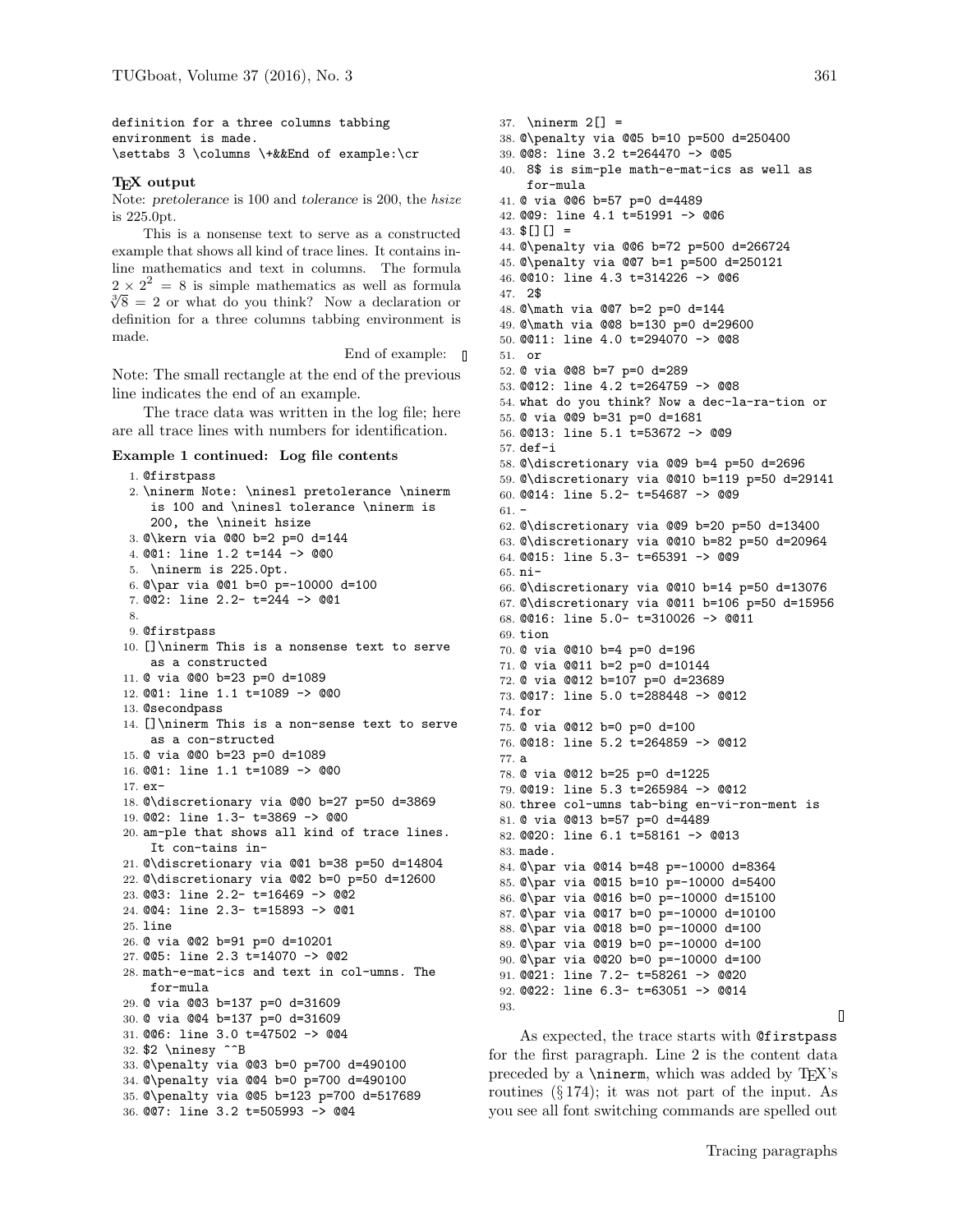explicitly with the control sequence that T<sub>EX</sub> associates with the requested font. Line 3 outputs the first break candidate; it is a break at the italic correction and so  $>$  is \kern. The badness is 2, i.e., the line is decent, penalty is 0 and therefore the demerits are  $(10 + 2)^2 = 144$ . That the line is decent can been seen in line 4 of the listing as a ".2" appears after the line number (see C2). Line 6 documents an end-of-par break, so the first pass was successful. As explained above the  $\langle c \rangle$  is '-' merely because of the end of the paragraph; it does not indicate that the final line ends with an hyphen. The penalty is −10000 to mark a forced break; this value is ignored as stated in the formula for the calculation of demerits and therefore the demerits of the second line are  $(10 + 0)^2 = 100$ . The total demerits are the sum of the line demerits:  $144 + 100 = 244$  (see line 7).

The data of the second paragraph is much more interesting. Again the header line of the first pass is printed (line 9), but only one feasible breakpoint is found and output. This means TEX's algorithm was unable to find a second break candidate, so it stops this pass, and starts the second pass, which outputs its header line (line 13). Note however, that the content data in line 10 has in front of the font information, which is inserted as described above, the construction []. This stands for output that T<sub>EX</sub> cannot show; in this case it is the white space created by the indentation. This is the normal behavior for all non-printable items (see  $\S 175$ ). In the second pass hyphenation is tried so TEX shows all hyphenation points in the words by inserting hyphens. Compare line 14 with line 10: T<sub>EX</sub> has placed hyphens in the words "nonsense" and "constructed". The breakpoint in the lines 17–19 is a discretionary break. In line 18 the penalty is 50, the value of \hyphenpenalty. In line 19 the 1.3- states that it is a tight line ending in an hyphen.

Let's look at some interesting points without going through all the details of the trace.

- Lines 21 and 22 show that more than one break candidate can occur but they must use different feasible breakpoints after the "via".
- $\circ$  In lines 33–35 and in lines 38 & 44–45 penalty breaks are shown in math mode. In the first set the break occurs after a binary operation and the \binoppenalty is applied. The break in the second set is made after a relation and the \relpenalty is used.
- An example for a line break after a math-off is given in lines 47–50.
- Lines 57ff. show a discretionary break in the word "definition" which contains the ligature "fi". An implicit discretionary break is used for

the ligature with the pre-break text "f-", the post-break text "i" and the no-break text "fi". Both pre-break and post-break text are stated in the content data of line 57. After feasible breakpoint 14 just a hyphen is added to the line.

- The end-of-line break candidates in the lines 84–90 signal the successful completion of the second pass. Lines 88–90 seem to be equivalent judged by the data in the lines, but the path via feasible breakpoint 20 has the lowest total demerits and therefore it is stated in the feasible breakpoint @@21.
- Feasible breakpoint @@22 gives an alternative path via feasible breakpoint @@14. Its total demerits are higher than for feasible breakpoint @@21 therefore it is not used by TEX. But the number of lines is lower and so it would be a valid path if the author states \looseness=-1 (see example 2 below).
- The trace ends with an empty line. It is shown here but the other examples will omit it.

The paragraph is now built from bottom to top: The last line is between @@20 and @@21, its content is "made" (see line 83). The second last line starts at @@13 with the concatenation of the content in lines 57, 61, 65, 69, 74, 77, and 80. The third last line begins at @@9, the next at @@6, then at @@4, the second line of the paragraphs starts at @@1 and the first at the beginning of the paragraph, of course. Their content is built from the lines carrying the content data between the mentioned feasible breakpoints.

So the feasible breakpoints @@2, @@3, @@5, @@7, @@8, @@10 to @@12, and @@15 to @@19 are never used in the line breaks of the paragraph chosen by TEX (@@14 and @@22 are used if only six lines are built).

The text entered in the tabbing environment is not repeated in the trace as the line-breaking algorithm is not called and so no trace lines are output.

## 4 Applications

The description in the previous section makes clear that the task of decoding the tracing information by hand is difficult, or at least time consuming. Moreover, the trace data must be enhanced as example 1 has shown: There are two ways to break the paragraph and the selection involves the knowledge of the current setting of \looseness. So its value has to be put in the log file too. The value is reset to 0 after each paragraph; TEX uses the value that it has at the end of the paragraph ([6, p. 349]). The following code writes the parameter to the log file; here it is applied to the second paragraph of example 1.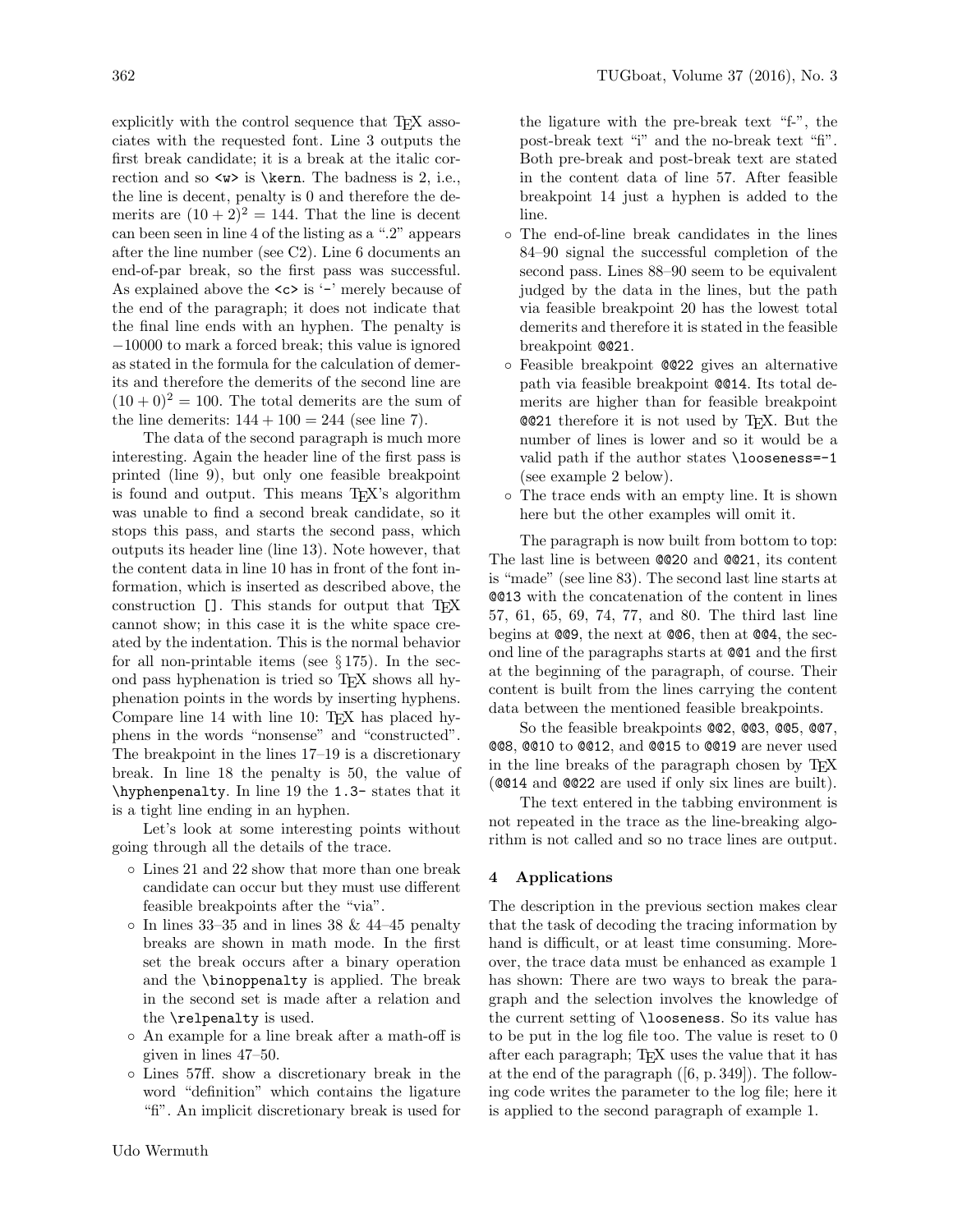#### Example 2: T<sub>F</sub>X input

```
\let\orglooseness=\looseness
```

```
\def\writelooseness{% output looseness to log
```
\immediate\wlog{@ looseness \the\orglooseness}} \def\setlooseness{% enhanced version of looseness

```
\afterassignment\writelooseness\orglooseness}
```

```
\let\looseness=\setlooseness
```

```
\tracingparagraphs=1 \looseness=-1
```

```
This is a nonsense text to serve as a ...
```
#### T<sub>F</sub>X output

This is a nonsense text to serve as a constructed example that shows all kind of trace lines. It contains inline mathematics and text in columns. The formula  $2 \times 2^2 = 8$  is simple mathematics as well as formula  $\sqrt[3]{8} = 2$  or what do you think? Now a declaration or definition for a three columns tabbing environment is made.

The first line of the excerpt from the log file shows the output of the macros; note that the line might not appear directly in front of the start of the data but it is always first. The trace data is nearly identical to the data shown for example 1. All trace lines are present but their sequence is changed and at the end one more feasible breakpoint is added for a six-line paragraph; in this case the ligature in "definition" is resolved and the break is after the 'f'.

Example 2 continued: Log file contents

```
1. @ looseness -1
 2. @firstpass
 3. []\ninerm This is a nonsense text to serve
    as a constructed
 4. @ via @@0 b=23 p=0 d=1089
 5. @@1: line 1.1 t=1089 -> @@0
 6. @secondpass
. . .
76. made.
77. @\par via @@19 b=0 p=-10000 d=100
78. @\par via @@18 b=0 p=-10000 d=100
79. @\par via @@17 b=0 p=-10000 d=10100
80. @\par via @@16 b=0 p=-10000 d=15100
81. @\par via @@15 b=10 p=-10000 d=5400
82. @\par via @@14 b=48 p=-10000 d=8364
83. @@21: line 6.2- t=70791 -> @@15
84. @@22: line 6.3- t=63051 -> @@14
85. @\par via @@20 b=0 p=-10000 d=100
86. @@23: line 7.2- t=58261 -> @@20
```
The integer parameter looseness influences the line-breaking algorithm and makes it select paragraph lines that are not the optimum. Most often this price is worth being paid to improve the page breaking. It would be useful to inform an author about the possibilities to shorten or to lengthen a paragraph. Section 5 discusses this topic in more detail.

In the following I do not discuss lines with overfull boxes, etc. These are reported by T<sub>EX</sub> during the run. My recommendation is that an author react to these messages. Moreover, only the multiline

paragraphs are handled in the figures. This article contains many single-line paragraphs through the verbatim listings but they are not discussed. The following tasks are addressed:

- 1. Find hyphenated words.
- 2. Find the longest sequence of hyphenated lines.
- 3. Find paragraphs that contain visually incompatible lines.
- 4. Find sequences of lines starting or ending with the same word.
- 5. Use statistics to learn about the overall appearance of the text.
- 6. Perform actions to eliminate detected problems.

List of hyphenated words. In a Q&A session Donald E. Knuth was asked why T<sub>E</sub>X does not provide a way to generate a list of hyphenated words of a text. He answered that a little filter program can do the work if all relevant tracing is switched on  $([12], p. 365 \text{ or } [13], pp. 620-621).$ 

There are several ways to get the hyphenated words, for example, one could set \hbadness=-1 and check the output for lines ending in a hyphen. See for example, exercise 28 of [11]. (Note: Such lines often start with the words "loose" and "tight" but that does not refer to C1 and C3, resp. See [6], p. 302.) A problem might be that the part of a word at the beginning in the last line is not output. Another approach is to filter the output of dvitype [10]. I decided to use the trace data of the command \tracingparagraphs. Of course, that meant writing the "little filter program" for efficient extraction of data. Such a program reads the trace data, chooses the right final feasible breakpoint, goes back through the chain of feasible breakpoints looking at the content data and saves all hyphenated words. The script might output a list like the one in Fig. 1.

It is much easier to check such a file for bad hyphenation than to go through the DVI output and check every end of line. Changes to this list between runs can be analyzed by a diff command. And more is possible: As T<sub>EX</sub> hyphenates all the words in certain passes they can be collected in a list, supplied with corrected hyphenation points if necessary, and saved in a database. With time this database

 $A' ='$  marks the hyphenation point.

```
1: con=trol
  2: pa=ram-e-ters
  3: di-ag=nose
     . . .
160: Stan=ford
161: Pro=gram
```
 $\mathbf{I}$ 

Figure 1: List of hyphenated words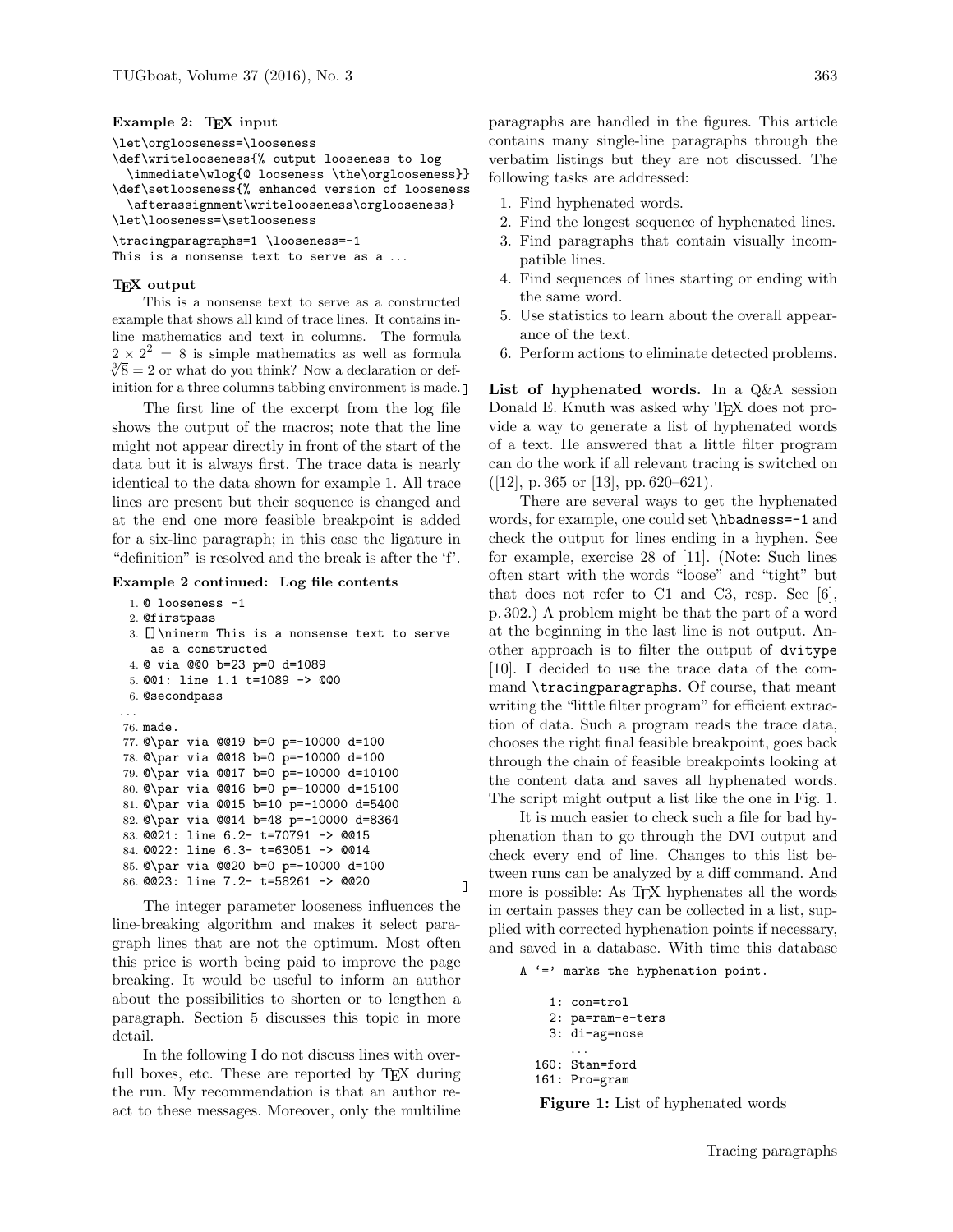Show line-break statistics based on the log file of a TeX run. texput.log analyzed on 05/11/16, 14:48:16 Hsize: 225.0pt; Parindent: 20.0pt; Parfillskip: 168.75pt plus 13.49945pt minus 168.75pt Parameter settings for line breaking: Pretolerance: 100; Tolerance: 200; Emergencystretch: 0.0pt Linepenalty: 10; Exhyphenpenalty: 49; Hyphenpenalty: 50 Binoppenalty: 700; Relpenalty: 500 Adjdemerits: 10000; Doublehyphendemerits: 10000; Finalhyphendemerits: 5000 Single-line paragraphs : 570 vloose loose decent tight Line categories:  $0$  0 563 7 Multiline Paragraphs : 201 with total lines (300) 323-3355 (3155) and lines pro par between : 2 and 25<br>with demerits between : -156 and 545991 with demerits between : Demerits in range >1,000,000 200,000 50,000 20,000 10,000 5,000 0 Positive values: 0 2 17 46 25 26 84 Negative values:  $0 \t 0 \t 0 \t 0 \t 0 \t 0$ 

Figure 2: General information about this article

represents an author's active vocabulary and the list of all hyphenated words can be checked against the database to find wrong hyphenation points that can be given as exceptions using the control word \hyphenation. And new entries enlarge the database (for this article by 56 words). The list can also be generated by  $\preceq$ -1 (no first pass), set \emergencystretch=\hsize (allow awful lines), apply \looseness=1000 to every paragraph, and run dvitype [10] to find all hyphenated words.

A wrong hyphen in a word must be corrected, of course. Either declare the word at the beginning of the document as a hyphenation exception, or add  $\setminus$ to the word at the right place, or put a short word into an \hbox to avoid the hyphen. The last two methods are useful if the word occurs only a few times in the text. For this text three hyphenation exceptions are specified: Eng-lish, stretch-ability and Mas-sa-chu-setts.

Note: In order to distinguish between explicit, i.e., author entered, and implicit, i.e., TEX inserted, hyphens I subtract 1 from \exhyphenpenalty if it equals \hyphenpenalty (see Fig. 2). This changes the calculations of TEX during the tracing compared

| 13% lines with implicit hyphen | $\ddot{\phantom{a}}$ | 161 |
|--------------------------------|----------------------|-----|
| 0% lines with explicit hyphen  | $\mathbf{r}$         | 2   |
| with longest sequence          |                      | з   |
| and hyphenated final lines     | $\bullet$            | 22  |
|                                |                      |     |

Figure 3: Global statistics about hyphenated lines

to the normal run, but the impact is usually small, at most 99 demerits for a break at an explicit hyphen with the defaults of plain TEX.

Martin Budaj wrote a script in Perl [1] that finds the hyphenated words in the trace data and outputs a list similar to Fig. 1. A LuaT<sub>EX</sub> solution is described in [4]. Its author, Patrick Gundlach, developed also the package [3] for LuaLAT<sub>F</sub>X to show all hyphenation points using tiny vertical marks inside the text similar to the triangles in Fig. 1 of [5].

Counting consecutive hyphenated lines. As all the lines are checked for discretionary breakpoints, overall statistics can be collected to give information on the longest sequence of consecutive lines that are hyphenated. For example, the report for an early draft of this article showed that the longest sequence of hyphenated lines was 5, which is too long according to [2], 3.11: When four or more lines end with a hyphen or the same word, word spacing should be adjusted to prevent such "stacks." The current count for this article is shown in Fig. 3.

The length of the longest sequence of hyphenated lines is valuable and easily output by the script. The author decides if this length is acceptable or not. How can the hyphen stack be reduced? An author has several possibilities:

- A0. change the words of the paragraph;
- A1. increase the penalties and demerits that have to do with hyphenation for this paragraph;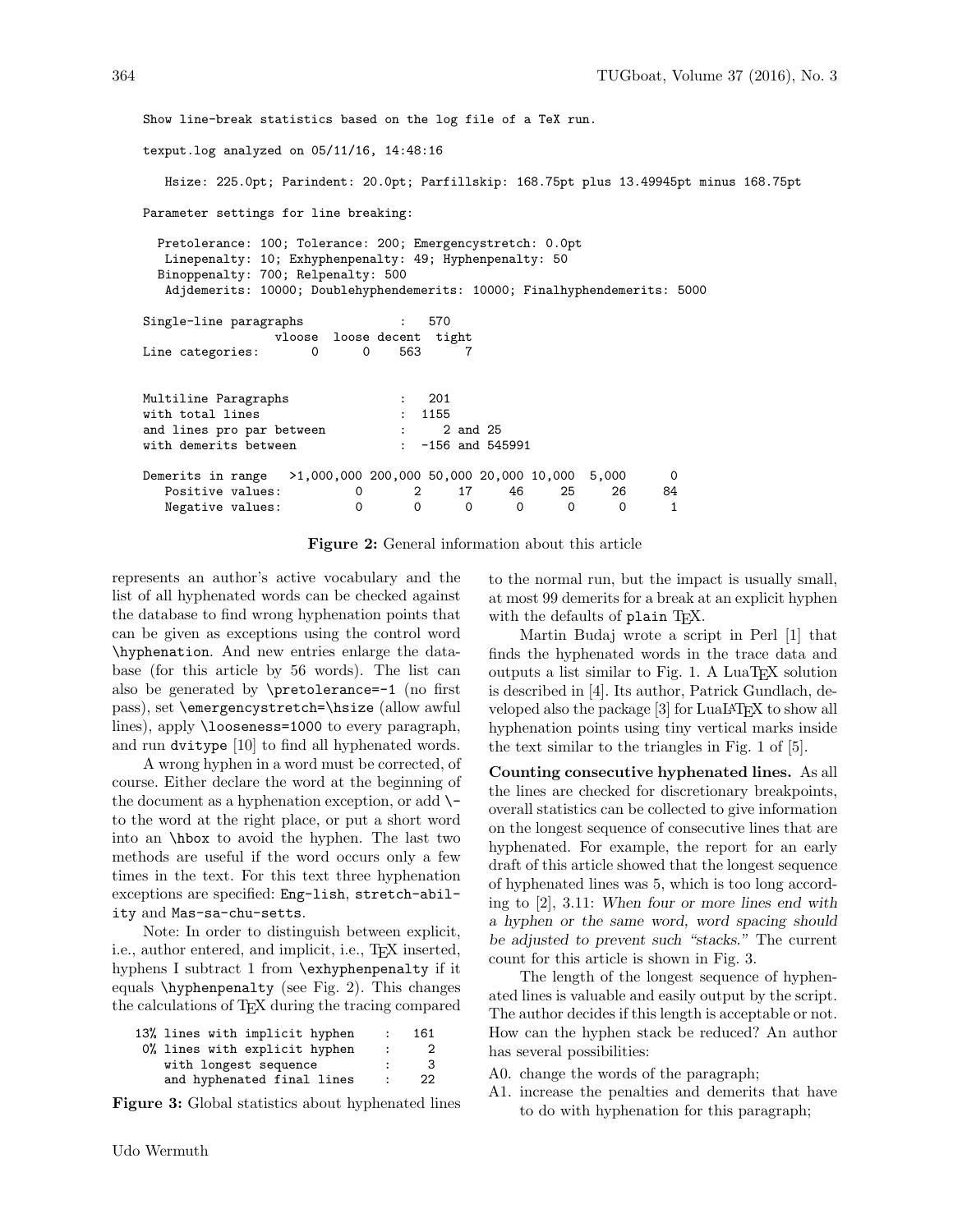- A2. lower the **\tolerance** and use a positive value for \emergencystretch in this paragraph;
- A3. try to make the paragraph a line longer (or shorter) using \looseness (maybe supported by a positive value of \emergencystretch);
- A4. improve the chance of the first pass by increasing \pretolerance for this paragraph;
- A5. put the third or fourth hyphenated word in an hbox if it is a short word.

Action A0 is always an option and it is guaranteed to be successful; the other actions might fail. Actions A1, A2, and A4 should not be made for the whole text; apply the parameter setting only to the "bad" paragraph; see below.

Relationships between lines. Instead of counting and printing numbers of lines of a certain type the relationships between lines can be documented. As an example I use the data of the fitness classes C0–C3.

| 4% very loose lines |                   | 53    |
|---------------------|-------------------|-------|
| 21% loose lines     | $\sim$ 100 $\sim$ | -243  |
| 62% decent lines    |                   | : 713 |
| 13% tight lines     |                   | - 146 |

Figure 4: Distribution of fitness classes

Figure 4 reports on the distribution of the lines into the four classes. The distribution shows that less than two-thirds of all lines in multiline paragraphs are decent. Michael F. Plass and Donald E. Knuth gave in [5] some results for the second volume of The Art of Computer Programming, a book with 702 pages, 5526 paragraphs, and 21057 lines. (I refer to this article through the reprint in [13].) The article was published in 1981 one year before TEX82 was released and the algorithm was changed a little bit for T<sub>E</sub>X82, see [8,  $\S 813$ ]. But the algorithm is close enough that the data can serve as an example. In [13], p. 125, Fig. 19, Donald E. Knuth shows the distribution of lines into the fitness classes. A rough measurement of this data together with the definitions on page 112 of [13] gives the distribution  $(2, 14, 79, 5)\%$  for (very loose, loose, decent, tight). So the data for the present article is worse. On the other hand the book has an hsize of 468 pt compared to the 225 pt of this column; the line-breaking job is easier for the book.

The numbers for transitions from one class to another provides additional insights (see Fig. 5). It gives the volume of visually incompatible lines. Only a few lines are incompatible, about 2.9%. In summary the data looks acceptable to me. Only a few jumps from very loose or loose to tight occur. The majority of transitions is listed on the "diagonal",

| From / To: vloose loose decent |    |     |     | tight |
|--------------------------------|----|-----|-----|-------|
| vmode                          |    |     | 169 | 29    |
| vloose                         | 18 | 11  | 12  | 3     |
| loose                          | 15 | 57  | 109 | 15    |
| decent                         | 16 | 157 | 339 | 75    |
| tight                          | з  | 16  | 84  | 24    |
|                                |    |     |     |       |

Figure 5: Transitions between fitness classes

so lines of the same class follow most often. One intentionally bad paragraph is the second paragraph in the introduction. There, lines 3 and 4 are very loose, lines 5 and 7 are tight, and line 6 is loose.

To improve a paragraph with excessive transitions between visually incompatible lines the abovementioned action A2 seems to be the best choice. Usually it reduces the number of very loose lines if the parameters are chosen carefully; see below.

Distribution of demerits. When the topic "distribution" is considered, the idea of showing the data of TEX's rating values, the demerits, comes to mind. Of course, a script can easily document them and I use a set of ranges for positive and negative values to categorize the data points. The scripts calculate the distribution as shown in Fig. 2. Negative values can occur as an author can specify them via \penalty. (The paragraphs with negative demerits appear in the references where URLs are broken by macros.)

The problem that I have with the data is the lack of a trigger for action. A twenty-line paragraph with lines all having badness 10 and no hyphenations has the same demerits as a two-line paragraph with lines having badnesses of 10 and 0 and a hyphen after the first line. Which one is better? What can be done to improve the situation? Is there a problem at all?

But the statistic is useful to give a general overview. When the default values of TEX are active, paragraphs with demerits in the range 0–5000 can have only one hyphenated word, which is not at the end of the second last line: The penalty for a hyphenated word is  $50^2 = 2500$  so there cannot be two if the total demerits are at most 5000 and, of course, the value of \finalhyphendemerits was not applied. Similarly the paragraphs in the range 5001–10000 have no stack of two hyphens and no visually incompatible lines. The next range might have just one of such things but only once.

So one can concentrate on the few paragraphs that have very high values of demerits. But let me state again: A high value does not imply a problem. In this article most paragraphs with high demerits appear in examples. The paragraph above the description of the fitness classes on the first page is an exception (see Fig. 11): It has the highest demerits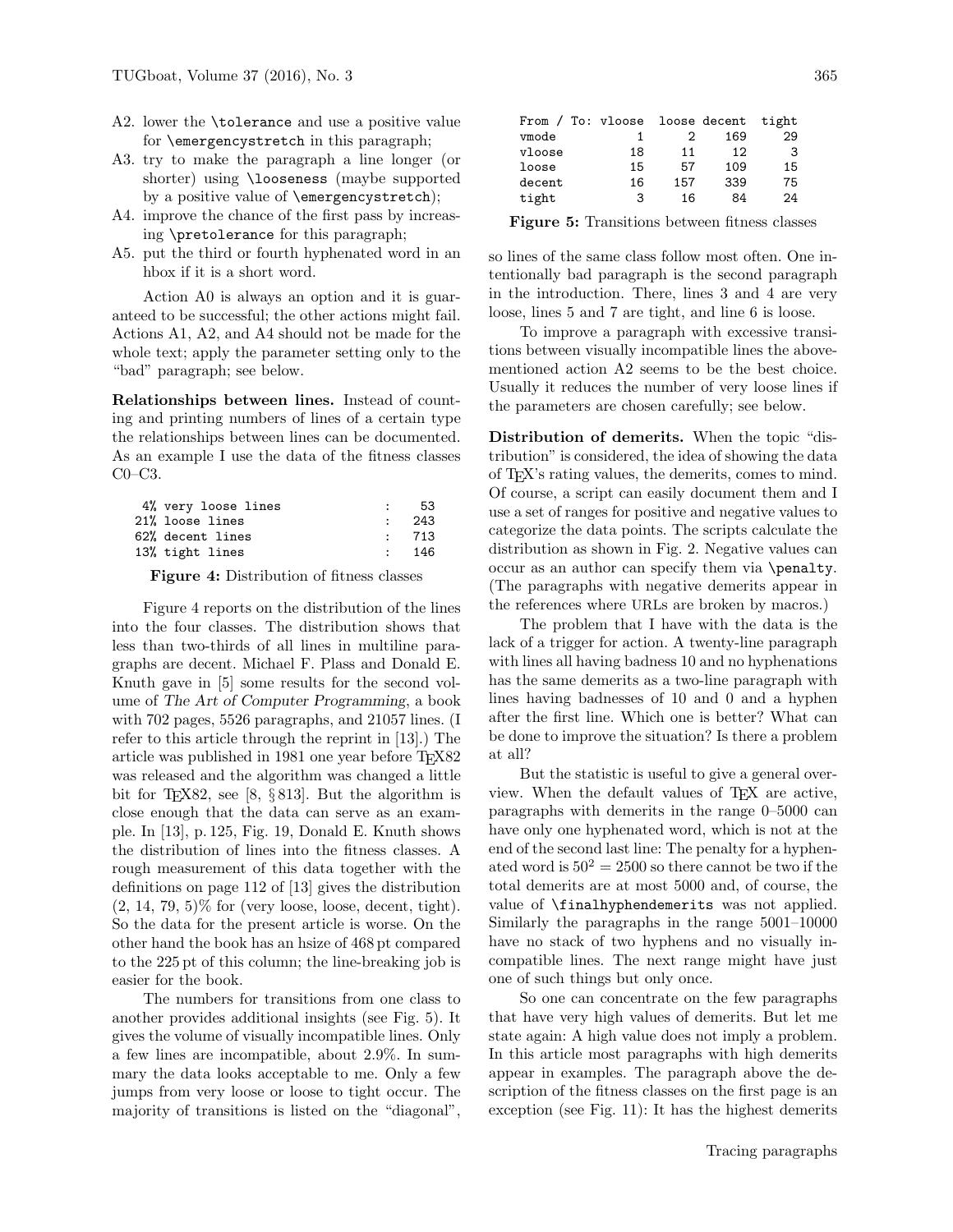(see Fig. 2) because of 13 lines, three have a badness above 50, one more than 100, one \binoppenalty and one \hyphenpenalty are charged, and it has one pair of visually incompatible lines. But only the break in the formula might trigger a change.

| number of words in paragraphs     |              | 8417           |  |  |  |  |  |  |  |
|-----------------------------------|--------------|----------------|--|--|--|--|--|--|--|
| max. words in one line<br>14      |              |                |  |  |  |  |  |  |  |
| one-word lines (multiline par)    | $\mathbf{r}$ | 35             |  |  |  |  |  |  |  |
| Repeat word >4 chars at start     | $\cdot$      | 3              |  |  |  |  |  |  |  |
| or end of line                    | $\cdot$ :    | $\overline{2}$ |  |  |  |  |  |  |  |
| Repeat shorter word at start      |              | 10             |  |  |  |  |  |  |  |
| or end of line                    | $\cdot$      | 7              |  |  |  |  |  |  |  |
| Longest sequence at start of line | $\cdot$ :    | 2              |  |  |  |  |  |  |  |
| Longest sequence at end of line   |              | 2              |  |  |  |  |  |  |  |

Figure 6: Several global counts

More global statistics. Other counts can be calculated. For example, I use an experimental count of lines that start or end with the same word or syllables as the previous line (see Fig. 6). In this text most occurrences of stacks of words with at least five letters appear in the examples. As the longest sequence is two, there is no problem according to [2]. Otherwise an author should tie one of the words to the previous or the following word if the stack appears at the start or the end of the line, resp. It seems best to connect the tie to the shortest possible word or syllable. The number of hyphenated lines might increase or an overfull line is created if the stack appears near the beginning of the paragraph; then the text must be rewritten to avoid it.

Other general statistics can be generated and they may trigger actions by an author although the interpretation is more complicated. Such statistics do not point to a certain situation in the input which might be changed.

| 50% successful in the first pass   | $\sim$ 1.1 | 100 |
|------------------------------------|------------|-----|
| 43% successful in second pass      |            | 86  |
| 2% successful without first pass : |            | 5   |
| 5% needed an emergency pass        | ÷          | 10  |

Figure 7: Global statistics about passes

Figure 7 shows the distribution of passes for this article. But how can this data be interpreted? The emergency pass is used in several examples and the list of references where a positive value for the \emergencystretch is specified. The main question is: Is the shown distribution between first and second pass OK? In [13], p. 123, Donald E. Knuth writes that in the second volume of The Art of Computer Programming (TAOCP) only 5% of all paragraphs needed a second pass and only 2.26% lines ended in a hyphen. So compared to these data the values are

| 55% successful in the first pass :<br>44% successful in second pass<br>$-1.1$<br>0% successful without first pass :<br>1% needed an emergency pass |                                                               | 108<br>87<br>- 0<br>2 |
|----------------------------------------------------------------------------------------------------------------------------------------------------|---------------------------------------------------------------|-----------------------|
| 5% very loose lines                                                                                                                                | ÷                                                             | 49                    |
| 20% loose lines                                                                                                                                    | $\mathbf{r}$                                                  | 197                   |
| 64% decent lines                                                                                                                                   | $\mathbf{r}$                                                  | 643                   |
| 11% tight lines                                                                                                                                    | $\cdot$                                                       | 110                   |
| 11% hyphenated lines<br>11% lines with implicit hyphen<br>0% lines with explicit hyphen                                                            | $\mathbf{r}$<br><b>Contract Contract</b><br>$\sim$ 100 $\sim$ | 109<br>105<br>- 4     |
| with longest sequence                                                                                                                              | $\mathbf{r}$                                                  | $_{3}$                |
| and hyphenated final lines                                                                                                                         |                                                               | 18                    |
|                                                                                                                                                    |                                                               |                       |

Figure 8: Global statistics of another article [15]

bad. On the other hand the columns of this journal are much smaller than the \hsize of the book. It needs some judgment to decide if the values are acceptable or if some parameters should be changed. As I have written another article for this journal [15] its data can be used for a comparison. Figure 8 shows its values for the data shown in Figs. 7, 4, and 3. The values of the present article are worse. But I do not change anything as, for example, some paragraphs have been designed to make the first pass fail.

What options does an author have to respond to unwanted global statistics? Of course, when an author has to use a given format with given parameters often only rewriting of the text is possible. The distributions are useful to detect problems in the general setup. If a small percentage is seen for the

```
\newtoks\TRsavedLBparameters
\newif\ifprotectLBparameters
\def\SaveallLBparameters{% store 11 parameters
\ifprotectLBparameters
\else\protectLBparameterstrue
  {\edef\saveparameters{%
    \global\TRsavedLBparameters=\expandafter
     {\the\emergencystretch:\the\pretolerance:%
      \the\tolerance:\the\linepenalty:%
      \the\hyphenpenalty:\the\exhyphenpenalty:%
      \the\binoppenalty:\the\relpenalty:%
      \the\adjdemerits:\the\doublehyphendemerits:%
      \the\finalhyphendemerits}}\saveparameters}\fi}
% usage:\afterassignment\RestoreLBparameters
\def % \emergencystretch=\the\TRsavedLBparameters
\RestoreLBparameters:#1:#2:#3:#4:#5:#6:#7:#8:#9:{%
  \pretolerance=#1 \tolerance=#2 \linepenalty=#3
  \hyphenpenalty=#4 \exhyphenpenalty=#5
  \binoppenalty=#6 \relpenalty=#7
  \adjdemerits=#8 \doublehyphendemerits=#9
  \finalhyphendemerits=}
% #1: i - s c o ii i- ... (is for --) or \hskip<x>pt
\def\setEMstr(#1){SaveallLBparameters
```
\setbox0=\hbox{#1}\emergencystretch=\wd0 }

Figure 9: Support macros for Fig. 10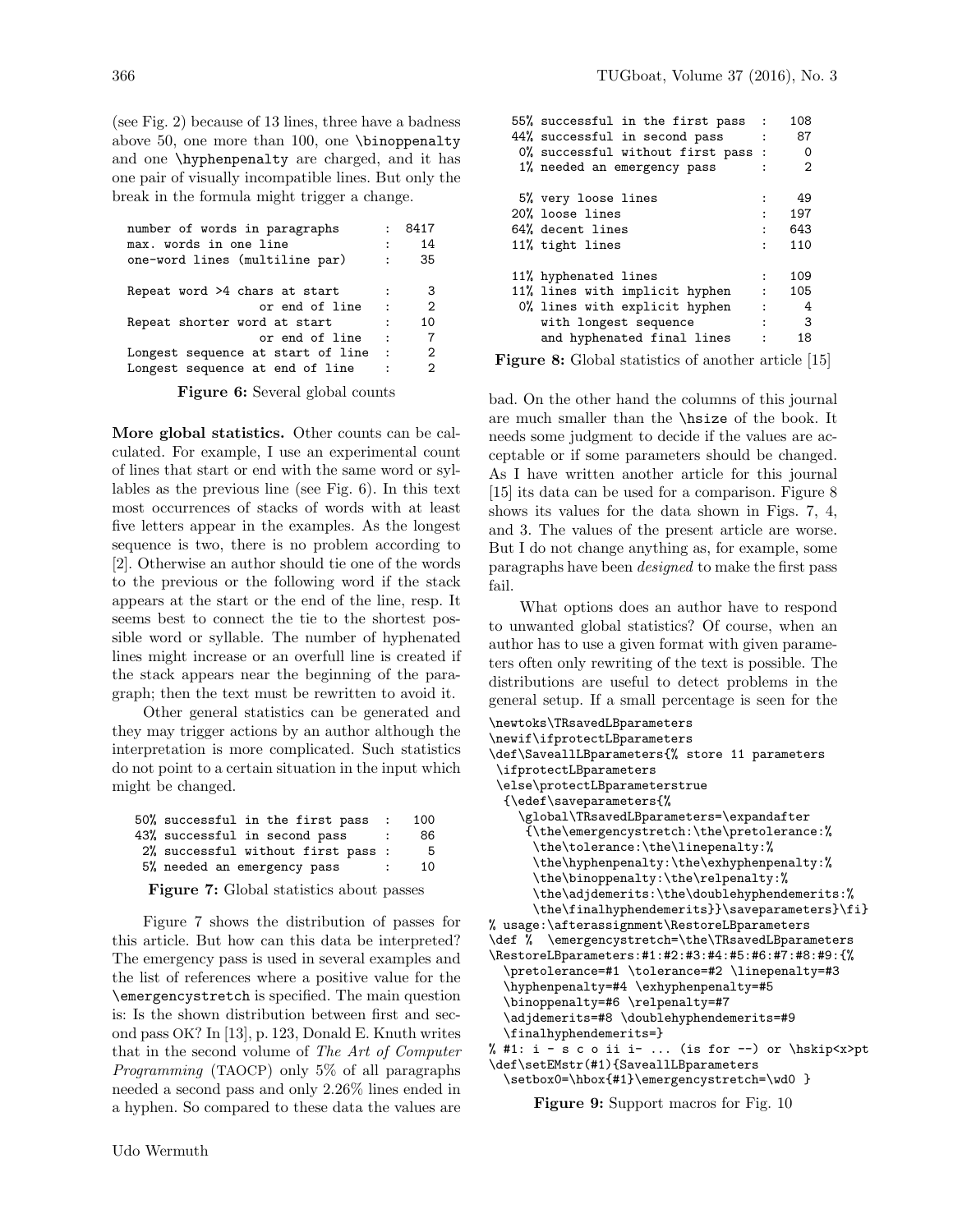| 1:1  | 100    |         |    |    | $\Omega$    |             | 0        | $\Omega$ |   |              |                |               |     |   |                |   |
|------|--------|---------|----|----|-------------|-------------|----------|----------|---|--------------|----------------|---------------|-----|---|----------------|---|
| 2:1  | 100    |         |    |    | $\mathbf 0$ |             | 0        | 0        |   |              |                |               |     |   |                |   |
| 3:1  | 100    |         |    |    | $\Omega$    |             | $\Omega$ | $\Omega$ |   |              |                |               |     |   |                |   |
| 4:2  | 15554  | (0)/25  | 8  | 8  | $\mathbf 0$ | $(0)/8-9$   | 0        | 69       |   | 1            | 5              | 2             | 1/1 |   |                |   |
| 5:1  | 100    |         |    |    | $\Omega$    |             | $\Omega$ | $\Omega$ |   |              |                |               |     |   |                |   |
| 6:2  | 40159  | (2)/15  | 8  | 8  | $\mathbf 0$ | (2)/8       | 0        | 79       |   | 3            | 5              |               | 3/3 |   | 3              |   |
| 7:2  | 120270 | (2)/13  | 8  | 8  | $\mathbf 0$ | (2)/8       | 3        | 178      | 2 | $\mathbf{2}$ |                | 3             | 2/2 |   | $\overline{2}$ |   |
| 8:2  | 44163  | (5)/52  | 21 | 21 | $\Omega$    | (5)/21      | $\Omega$ | 89       |   | 4            | 13             | 4             | 3/3 |   |                |   |
| 9:2  | 63786  | (1)/46  | 13 | 13 | $\Omega$    | $(1)/13-14$ | 0        | 86       |   | 3            | 6              | 4             | 6/  | 6 | 3              | Υ |
| 10:2 | 18559  | (2)/16  | 9  | 9  | $\Omega$    | (2)/9       | 0        | 30       |   | 4            | 4              |               | 3/3 |   |                | Υ |
| 11:2 | 3565   | (0)/9   | 4  | 4  | $\Omega$    | (0)/4       | $\Omega$ | 14       |   |              | 3              |               | 1/1 |   |                |   |
| 12:1 | 100    | 1       |    |    | $\Omega$    |             | 0        | $\Omega$ |   |              |                |               |     |   |                |   |
| 13:2 | 4290   | (1)/4   | 4  | 4  | $\Omega$    | (1)/4       | $\Omega$ | 29       |   |              | $\overline{2}$ | $\mathcal{D}$ | 1/1 |   |                |   |
| 14:2 | 545991 | (14)/31 | 13 | 13 | 0           | (10)/13     | 0        | 146      |   | 3            | 8              |               | 1/1 |   |                |   |

#Pars P Demerits Breakpoints Lines opt L Lines-found B-inf B-min B-max vloos loose decnt tight hyphen seq last

Figure 11: Information about the first several paragraphs of this article

first pass check that (1) no non-breakable items like large hboxes or verbatim strings (as in this article) are present, (2) \pretolerance is not too low, and (3) the \hsize is appropriate, i.e., not too small for justified text. In such situations where the hyphenation passes appear in the expected amount but the number of hyphenated lines is high, check additionally that (4) the values of the parameters for hyphenation are set reasonably.

A few examples. The actions that change some line-breaking parameters should apply that change only for a single paragraph. The technically named  $try...$  macros in Fig. 10 (supported by those in Fig. 9) change parameters and with the command \defaultlinebreaking after an empty line or a \par the old parameters are reset. In most cases action A0, i.e., change the wording, is the best solution; only if this is not possible the actions A2, A3, or A4 should be tried.

In the first example the action A2, i.e., a lower \tolerance with \emergencystretch, is applied to the second paragraph of the introduction. The parameter to the macro is a string to specify the length of the \emergencystretch; an "\hskip<dimen>" is

```
\def\defaultlinebreaking{% reset parameters
```

```
\ifprotectLBparameters\protectLBparametersfalse
 \afterassignment\RestoreLBparameters
```

```
\emergencystretch=\the\TRsavedLBparameters\fi}
\def\tryonlyfirstpass{\SaveallLBparameters
\pretolerance=125 }
```
\def\tryonlysecondpass{\SaveallLBparameters \pretolerance=-1 }

```
\def\trythirdpassD(#1){\setEMstr(#1)%
```

```
\tolerance=125 \ignorespaces}
```

```
\def\trylesshyphens{\SaveallLBparameters
\hyphenpenalty=75 \doublehyphendemerits=20000
 \exhyphenpenalty=55 \finalhyphendemerits=7500 }
```

```
Figure 10: Set of useful macros
```
possible too. The characters "i-sco" cover the range of 5–9 basic units of width in cmr10; see [9]. This makes the additional stretchability individual to the paragraph.

## Example 3: TEX input

\trythirdpassD(oo)

The tracing parameters might be classified ...

### T<sub>F</sub>X output

The tracing parameters might be classified into different groups: Some look at the settings of the installation, like \tracingstats, others are used mainly for developers, like \tracingmacros, and some (or all) can be used to get a better understanding how TEX operates. For example, the parameter \tracingparagraphs gives detailed insights into the inner workings of T<sub>E</sub>X's line-breaking algorithm.  $\Box$ 

The paragraph is one line longer; two lines are loose, five decent, then follows a tight and a decent line. No visually incompatible pair is reported. The documented badness values are 91, 43, 1, 7, 5, 8, 3, 19, and 0 instead of 3, 25, 171, 178, 37, 21, 41, and 28. Six lines have a lower value than before. But the reporting does not include the additional stretchability. The true badness values can be seen using \hbadness=-1. Then the line badnesses are 1019, 239, 11, 69, 18, 41, 53, 19, and 0; two visually incompatible pairs are present. The first line is so bad that TEX reports an underfull hbox. An author should expect looser lines if a paragraph is lengthened.

```
\def\trylongerparD(#1){\setEMstr(#1)%
\finalhyphendemerits=0 \adjdemerits=5000
\looseness=1 \ignorespaces}
```
Figure 12: Stronger than \looseness=1

The macros can be combined and more macros are possible, for example, Fig. 12 increases forces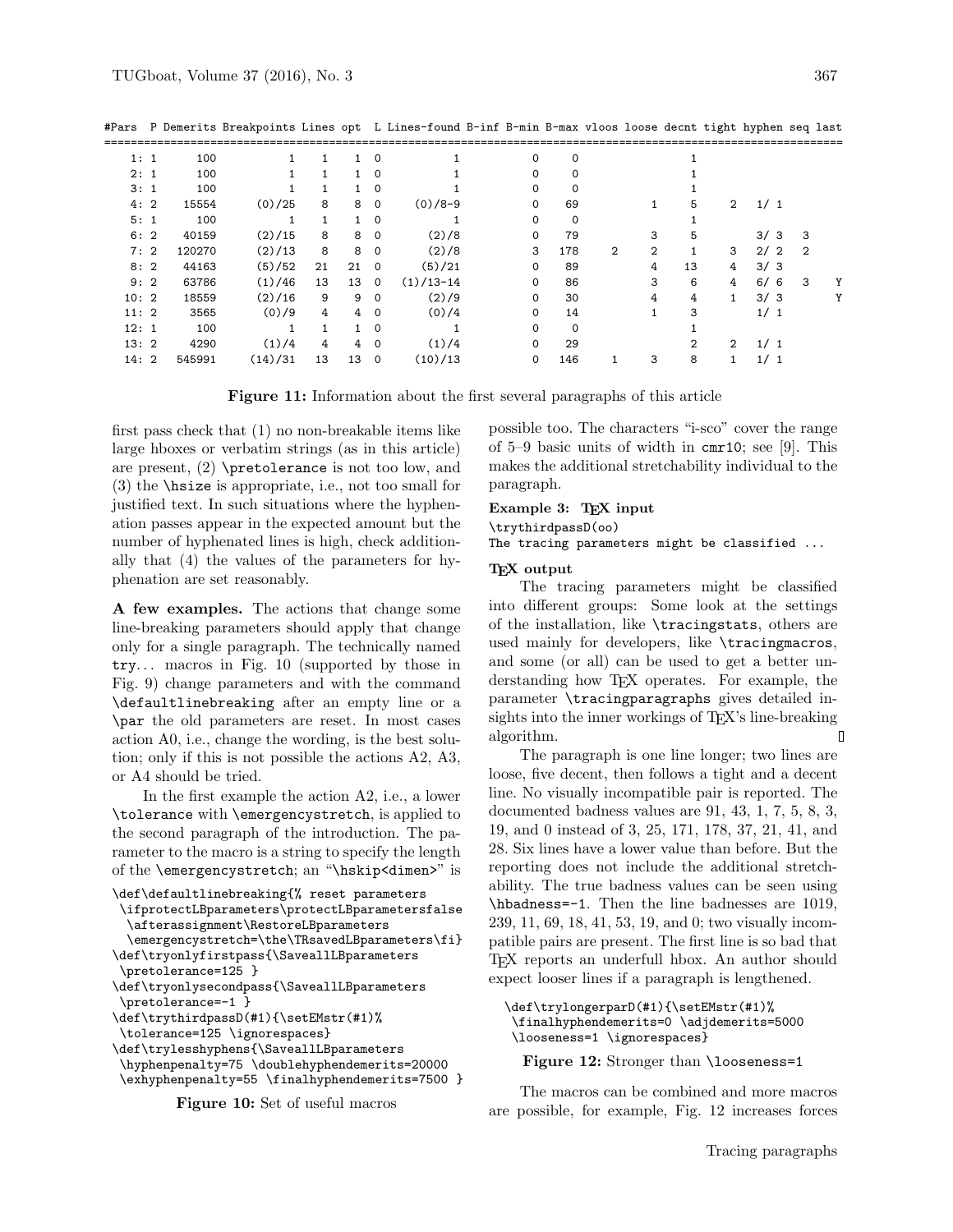|                                                  |                      |              |      | #Line Badness Penalty Demerits FitClass -? ST #w |   |                                                             |
|--------------------------------------------------|----------------------|--------------|------|--------------------------------------------------|---|-------------------------------------------------------------|
|                                                  |                      |              |      |                                                  |   |                                                             |
|                                                  | $1:$ $\qquad \qquad$ | $0 - 10000$  | 100  | $\mathtt{decent}$                                |   | 2 Tracing paragraphs                                        |
|                                                  |                      |              |      |                                                  |   |                                                             |
| 2:                                               |                      | $0 - 10000$  |      | 100 decent                                       |   | 2 [] Udo Wermuth                                            |
|                                                  |                      |              |      |                                                  |   |                                                             |
| 3:                                               |                      | $0 - 10000$  | 100  | decent                                           |   | 1 Abstract                                                  |
| $-4--(8$ [(0)/8-9 L0+8])------------------------ |                      |              |      |                                                  |   |                                                             |
| 4:                                               | $\circ$              | 50           | 2600 | decent                                           | Y | 9 The pro-gram T[]X pro-vides more than a dozen con-        |
| 5:                                               | 29                   | $\mathbf 0$  | 1521 | loose                                            |   | 6 trol words for di-ag-nos-tic and de-bug-ging pur-poses.   |
| 6:                                               | $\circ$              | $\mathsf{O}$ | 100  | decent                                           |   | 9 Some of them are used of-ten, oth-ers han-dle spe-cial    |
| 7:                                               | 9                    | $\mathsf{O}$ | 361  | decent                                           |   | 9 tasks and are less fre-quently ap-plied. In the lat-ter   |
| 8:                                               | $\mathbf{1}$         | $\mathsf{O}$ | 121  | decent                                           |   | 5 case falls the pa-ram-e-ter \tracingparagraphs that       |
| 9:                                               | 57                   | $\mathsf{O}$ | 4489 | tight                                            |   | 10 seems to be a hid-den gem. This ar-ti-cle ex-plains what |
| 10:                                              | 1                    | $\mathbf 0$  | 121  | decent                                           |   | 10 the pa-ram-e-ter trig-gers if set and how an au-thor can |
| 11:                                              | 69                   | $-10000$     |      | 6241 tight                                       |   | 10 use the trace data to check and im-prove his text.       |
| $--5---(1 [1 L0+1])--$                           |                      |              |      | ---------------------------------                |   |                                                             |
| 12:                                              | $\overline{0}$       | $-10000$     |      | 100 decent                                       |   | 1 1 Introduction                                            |
|                                                  |                      |              |      |                                                  |   |                                                             |
| 13:                                              | $\mathbf 0$          | $\mathsf{o}$ | 100  | decent                                           |   | 8 The T[]X soft-ware, de-scribed in T[]X : The Pro-gram     |

--#Par---(#Lines [#per pass Looseness+# for min demerits])--- #Line Badness Penalty Demerits FitClass -? ST #w

Figure 13: Information about the lines of the first paragraphs of the article

to lengthen a paragraph, i.e., it implements action A3. Note that the paragraph does not change with a simple \looseness=1.

## Example 3 continued: T<sub>F</sub>X input

\trylongerparD(i)

The tracing parameters might be classified ...

### T<sub>F</sub>X output

The tracing parameters might be classified into different groups: Some look at the settings of the installation, like \tracingstats, others are used mainly for developers, like \tracingmacros, and some (or all) can be used to get a better understanding how TEX operates. For example, the parameter \tracingparagraphs gives detailed insights into the inner workings of T<sub>EX</sub>'s line-breaking algorithm.  $\mathbb I$ 

The typical pattern of **\looseness=1** appears: The new line contains only the last word or a part of it. But the result looks better than before.

Next, stacks of hyphens are removed.

## Example 4: TEX input

\trylesshyphens\noindent The program \TeX, described in \TP\ [...

#### TEX output

The TEX software, described in TEX: The Program [8], implements several control sequences to show information about its work. The commands and parameters form a set of powerful tools to help diagnose errors. TEX itself contains nine primitive integer parameters for tracing ([6, p. 273]) and four primitive show commands ([6, p. 279]). The plain

format defines additional macros ([6, p. 364]).

О

The original text appears as the first paragraph of section 1. It is one of the paragraphs with the longest sequence of hyphenated lines in this text (see Fig. 11). The best solution is to insert "the book" after "in" in the first line, but here \trylesshyphens is also successful. Sometimes this command does not work, for example, if the stack is at the beginning of the paragraph; more penalties and demerits might not change the first line break. The macro of Fig. 12 might help; next it is applied to a statement in [12], p. 358, where \trylesshyphens is not successful. I use \trylongerparD(Ar) for the second paragraph.

## Example 5: TEX output

So instead, I worked only at Stanford, at the Artificial Intelligence Laboratory with the very primitive equipment there. We did have television cameras, and my publisher, Addison -Wesley, was very helpful — they sent me the original press-printed proofs of my book, from which The Art of Computer Programming had been made. The process in the  $60s...$ 

So instead, I worked only at Stanford, at the Artificial Intelligence Laboratory with the very primitive equipment there. We did have television cameras, and my publisher, Addison -Wesley, was very helpful — they sent me the original pressprinted proofs of my book, from which The Art of Computer Programming had been made. The process in the 60s . . . 0

Details for paragraphs and lines. How to find the word or section in the text which is responsible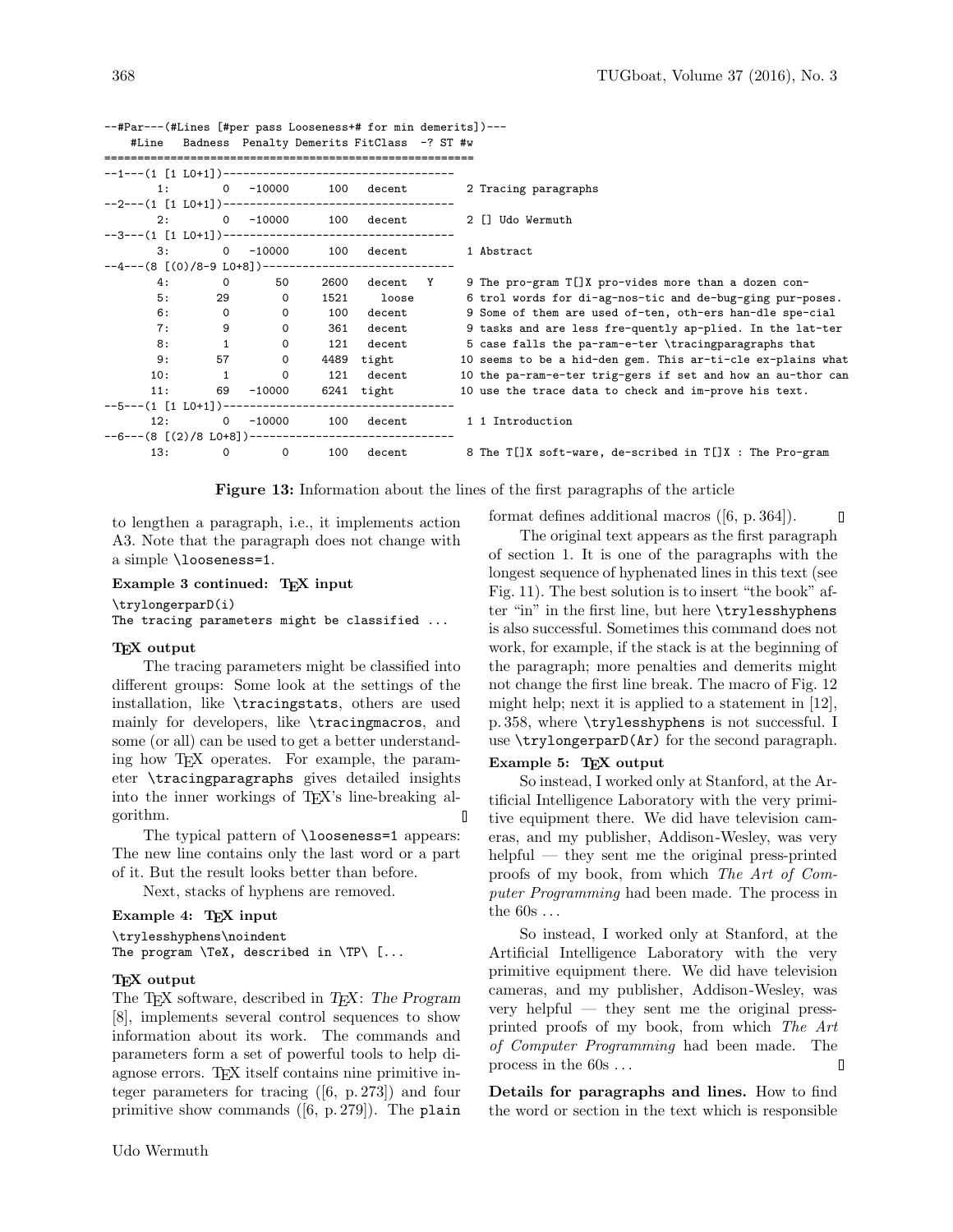for a bad value in the statistics? My solution involves the scripts creating two additional files, one with the data about the paragraphs, the other listing the values of all lines (see Figs. 11 and 13).

Figure 11 shows the following information for each paragraph in one line: a sequential number, the number of passes, the number of breakpoints in each pass, the number of lines used, the optimal number of lines, the active looseness, lines found in each pass, number of lines with infinite badness, the minimal badness, the maximal badness, the number of lines that are very loose, loose, decent, and tight, the number of hyphens and implicit hyphens, the longest sequence of hyphenated lines, and a flag to indicate if the second last line is hyphenated. Entries in parentheses stand for failed passes, slashes separate the data of the passes. Figure 13 lists all the details about the lines separated by dashed lines that repeat some data of the paragraph. The dashed lines show the number of the paragraph, the number of lines created (for all passes), lines found per pass, the active looseness, and the optimal number of lines. For each line the line number, the line badness, the penalty at the end of the line, the line demerits, the fitness class, three flags for a hyphen at the end of the line, stacks at the start or end of the line, an approximation to the number of words and the content of the line is output.

To locate, for example, paragraphs that have the longest sequence of lines that end with a hyphen, check the column "seq" in the list of paragraphs (Fig. 11) and go to the entries for this paragraph in the list of lines (Fig. 13) to see the text. In some cases the list of lines can be consulted directly. For example, in the column "FitClass" the word "tight" is moved to the left and the word "loose" to the right. This helps to find visually incompatible lines.

My Rexx scripts output probably too much data. Everything that the trace data shows is printed. At least it serves as educational material.

## 5 Remarks about \looseness

Let's look a little bit closer at the integer parameter \looseness and how it influences the line-breaking algorithm and as a consequence also the trace data output. It would be nice to inform an author about the number of lines his paragraph can have.

Example 2 has shown that the looseness does not force the algorithm to make a second pass. Only when a pass cannot provide the desired number of lines does T<sub>E</sub>X start the next pass because the previous pass counts as failed. Therefore, some statements in [14] are wrong in general.

In this section the following facts are shown.

- 1. In different passes a paragraph can have different number of lines.
- 2. The use of looseness might result in the execution of a second or third pass.
- 3. A possible emergency pass is not executed if a previous pass is successful.
- 4. A possibility to shorten a paragraph with the same pass is not always reported explicitly in the trace data.
- 5. Similarly, a possibility to lengthen a paragraph might not be reported.
- 6. The use of looseness might result in different line breaks even if no additional pass is run.
- 7. This can also happen with a "neutral" parshape.

Different number of lines in the passes. When TEX has successfully finished a pass, it builds from the feasible breakpoints the paragraph with the lowest total demerits. During this process the best number of lines N for the paragraph is also determined. A non-zero looseness forces TEX's algorithm to go again through the feasible breakpoints but this time it picks those that change the number of lines by the given value of \looseness. If this is not possible, the pass fails and, if it is not the final pass, the next pass is executed. The last pass outputs the paragraph even in a failed situation. The number of lines is then the best approximation that TEX has found to the sum of lines for lowest total demerits and the looseness value. Note that the number N is determined individually for each pass. The value for the second pass might be equal to the value of a successful first pass. But other cases are possible too, as the following example shows.

#### Example 6: TEX input

Hi \TeX. Tell me how is the following long word hyphenated: 'antidisestablishmentarianism'? Now do it.

\noindent Hi! \TeX! Tell me: How is the

following long word broken

'pneumonoultramicroscopicsilicovolcanoconiosis'? I am sure that you are an expert in hyphenation, right \TeX?

\smallskip \pretolerance=-1

Hi \TeX. Tell me how is the following long ...

#### TEX output

Hi TEX. Tell me how is the following long word hyphenated: 'antidisestablishmentarianism'? Now do it.

Hi! T<sub>E</sub>X! Tell me: How is the following long word broken 'pneumonoultramicroscopicsilicovolcanoconiosis'? I am sure that you are an expert in hyphenation, right TEX?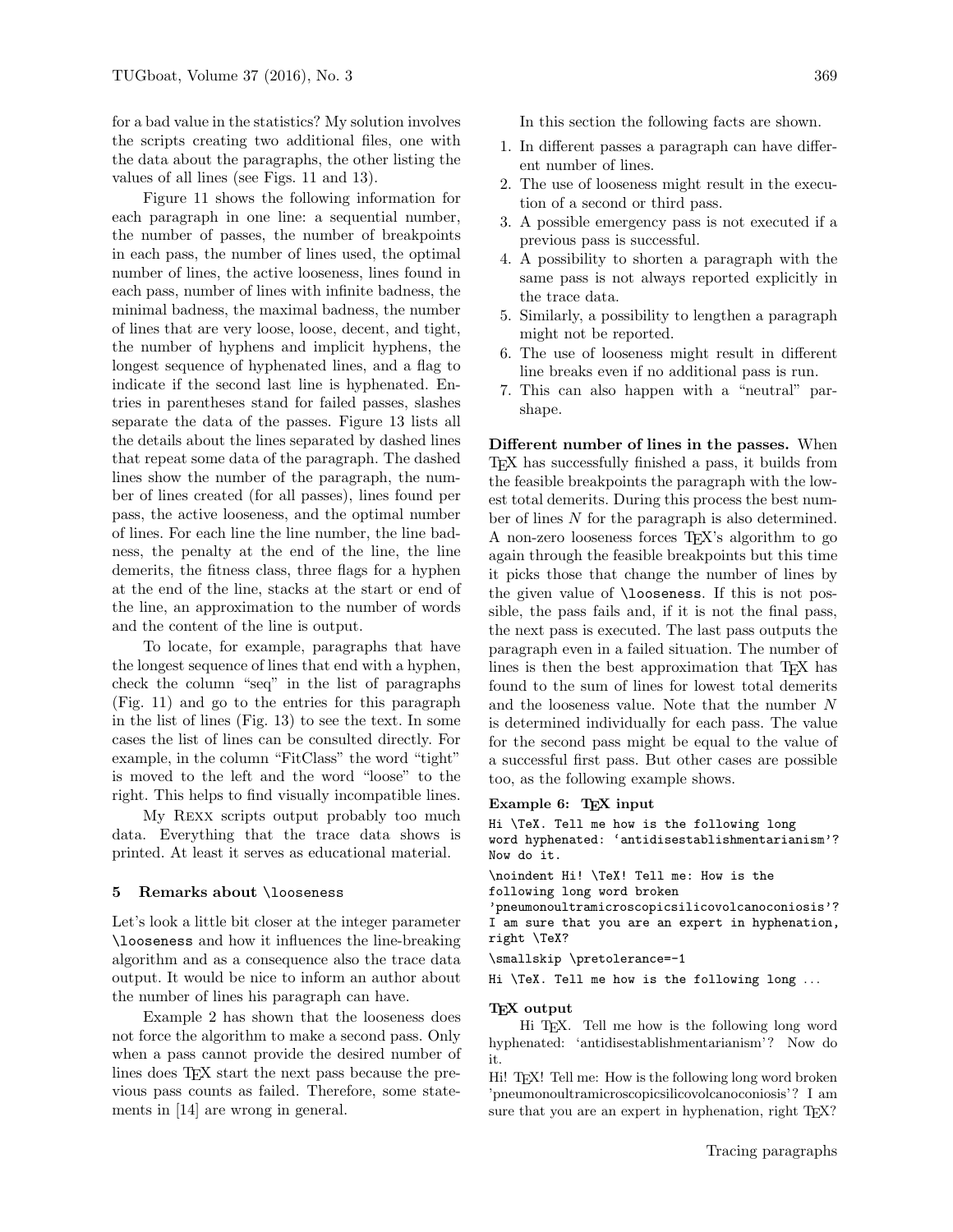Hi TEX. Tell me how is the following long word hyphenated: 'antidisestablishmentarianism'? Now do it. Hi! TEX! Tell me: How is the following long word broken 'pneumonoultramicroscopicsilicovolcanoconiosis'? I am sure that you are an expert in hyphenation, right T<sub>F</sub>X?  $\mathbb I$ 

The first two paragraphs are typeset in the first pass. When that pass is suppressed, as in the third and fourth paragraphs, the pass which tries hyphenation is the only available pass. As the output shows, instead of three lines once two and once four are built. Larger differences between passes are possible as [14] points out. In the case that the second pass creates N lines and the first pass  $N + 2$ , a \looseness=1 which the first pass cannot fulfill but the second can result in a shorter paragraph — and TEX claims success. The shortest paragraph with this property that I was able to construct with text in cmr9 and an \hisize of 225 pt has  $N = 39$ .

Therefore, if \looseness=-1 is applied to the second paragraph of example 6 with three lines the result is a successful (based on T<sub>EX</sub>'s rating) second pass that shortened a four line paragraph to three lines. Even if \emergencystretch has a positive value TEX does not run a third pass. The paragraph looks identical to the output of the first pass.

An emergency pass is made if the second pass fails to create the requested number of lines.

#### Example 7: T<sub>F</sub>X input

\pretolerance=-1

\looseness=1 \noindent Hi! \TeX! Tell me: How is the following long word broken 'pneumonoultramicroscopicsilicovolcanoconiosis'? I am sure that you are an expert in hyphenation, right?

\emergencystretch=6.75pt

\looseness=1 \noindent Hi! \TeX! Tell me: ...

#### T<sub>F</sub>X output

Hi! TEX! Tell me: How is the following long word broken 'pneumonoultramicroscopicsilicovolcanoconiosis'? I am sure that you are an expert in hyphenation, right? Hi! TEX! Tell me: How is the following long word broken 'pneumonoultramicroscopicsilicovolcanoconiosis'? I am sure that you are an expert in hyphenation, right?  $\blacksquare$ 

The pass can build only three lines, so T<sub>E</sub>X executes for the second paragraph an emergency pass as the \emergencystretch is positive. The next example specifies a positive value for \emergencystretch but no emergency pass is executed.

Example 8: TEX input

\tracingparagraphs=1 \emergencystretch=4.5pt \looseness=1

This is a short paragraph and two words can

have a hyphen in it. The rest of the text is made up of short words only. Well, I think the first sentence is wrong. Wait then one more must be wrong. Two are wrong.

#### TEX output

This is a short paragraph and two words can have a hyphen in it. The rest of the text is made up of short words only. Well, I think the first sentence is wrong. Wait then one more must be wrong. Two are wrong.  $\blacksquare$ 

As the trace data proves in line 17 the linebreaking algorithm is successful in the first pass. It creates a paragraph of four lines. In order to increase this number TEX performs a second pass.

### Example 8 continued: Log file contents

- 1. @firstpass
- 2. []\ninerm This is a short paragraph and two words can have
- 3. @ via @@0 b=0 p=0 d=100
- . . .
- 16. Wait then one more must be wrong. Two are wrong.
- 17. @\par via @@4 b=0 p=-10000 d=100
- 18. @@5: line 4.2- t=2509 -> @@4
- 19. @secondpass
- 20. []\ninerm This is a short para-graph and two words can have
- 21. @ via @@0 b=0 p=0 d=100
- . . . 39. Wait then one more must be wrong. Two are 40. @ via @@5 b=12 p=0 d=10484 41. @@7: line 4.2 t=60914 -> @@5 42. wrong. 43. @\par via @@6 b=0 p=-10000 d=100 44. @@8: line 4.2- t=2509 -> @@6 45. @\par via @@7 b=0 p=-10000 d=100 46. @@9: line 5.2- t=61014 -> @@7

 $\overline{\mathsf{I}}$ 

No information in the trace data. The information in the trace of example 1 that the paragraph could be typeset with six instead of seven lines was part of the construction of the example. Here are some examples which demonstrate that this is not always reported. The first example uses a negative value for \looseness.

#### Example 9: TEX input

\tracingparagraphs=1

This is a short paragraph and two words can have a hyphen in it. The rest of the text is made up of short words only. I think the first sentence is wrong. Wait then the next one must be wrong too. Two are wrong, or?

## TEX output

This is a short paragraph and two words can have a hyphen in it. The rest of the text is made up of short words only. I think the first sentence is wrong. Wait then the next one must be wrong too. Two are wrong, or?  $\Box$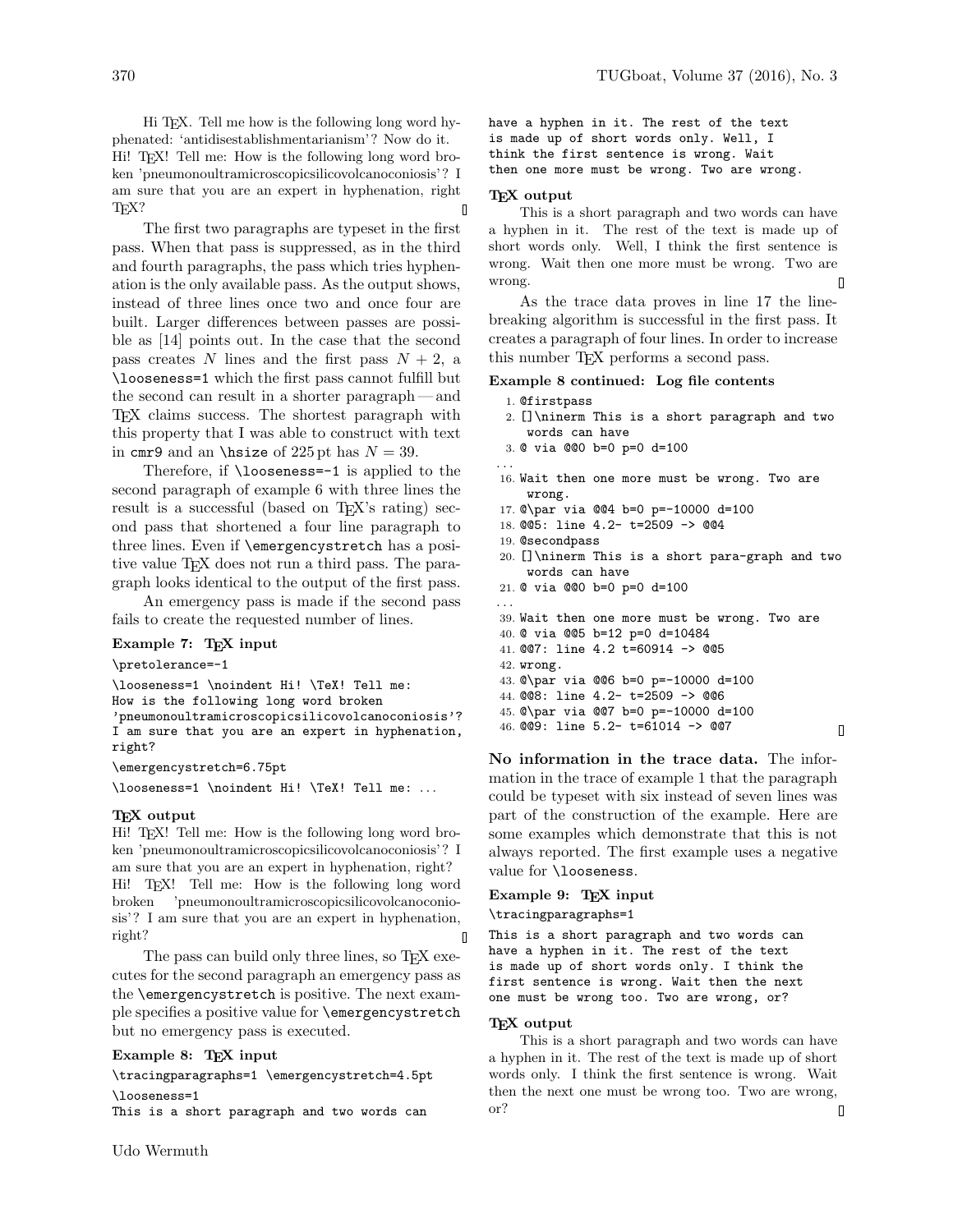The line-breaking algorithm finds seven feasible breakpoints and the reported breaks are for a paragraph of five lines. It is not reported that the paragraph can be set in four lines.

### Example 9 continued: Log file contents

```
1. @firstpass
2. []\ninerm This is a short paragraph and two
    words can have
3. @ via @@0 b=0 p=0 d=100
4. @@1: line 1.2 t=100 -> @@0
5. a
6. @ via @@0 b=19 p=0 d=841
7. @@2: line 1.3 t=841 -> @@0
8. hyphen in it. The rest of the text is made
   up of short
9. @ via @@1 b=0 p=0 d=100
10. @ via @@2 b=4 p=0 d=196
11. @@3: line 2.2 t=200 -> @@1
12. words only. I think the first sentence is
    wrong. Wait
13. @ via @@3 b=24 p=0 d=1156
14. @@4: line 3.1 t=1356 -> @@3
15. then
16. @ via @@3 b=89 p=0 d=9801
17. @@5: line 3.3 t=10001 -> @@3
18. the next one must be wrong too. Two are
    wrong,
19. @ via @@4 b=1 p=0 d=121
20. @@6: line 4.2 t=1477 -> @@4
21. or?
22. @\par via @@5 b=0 p=-10000 d=100
23. @\par via @@6 b=0 p=-10000 d=100
24. @@7: line 5.2- t=1577 -> @@6
                                                 \mathsf{\Pi}
```
Nevertheless, the setting \looseness=-1 succeeds in the first pass and a four line paragraph is output.

## Example 9 continued: TEX input \tracingparagraphs=1

\looseness=-1

This is a short paragraph and two words can ...

#### T<sub>F</sub>X output

This is a short paragraph and two words can have a hyphen in it. The rest of the text is made up of short words only. I think the first sentence is wrong. Wait then the next one must be wrong too. Two are wrong, or?

The log file contains only one additional line, the feasible breakpoint for a shorter paragraph in line 23.

#### Example 9 continued: Log file contents

```
1. @firstpass
 2. []\ninerm This is a short paragraph and two
    words can have
 3. @ via @@0 b=0 p=0 d=100
. . .
21. or?
22. @\par via @@5 b=0 p=-10000 d=100
23. @@7: line 4.2- t=10101 -> @@5
24. @\par via @@6 b=0 p=-10000 d=100
25. @@8: line 5.2- t=1577 -> @@6
```
П

The next example sets the looseness parameter to 1, i.e., the number of lines for the paragraph should be one more than the optimum.

## Example 10: TEX input

#### \tracingparagraphs=1

Let's look at another example. We saw that \$\root3\of8=2\$ and \$2^3=8\$. What happens when 2 and 3 are switched? The equal sign is wrong! So write \$\root2\of8\neq3\$ and \$3^2\neq8\$.

#### \looseness=1

Let's look at another example. We saw that ...

### TEX output

Let's look at another example. We saw that  $\sqrt[3]{8} = 2$ and  $2^3 = 8$ . What happens when 2 and 3 are switched? The equal sign is wrong! So write  $\sqrt[3]{8} \neq 3$  and  $3^2 \neq 8$ .

Let's look at another example. We saw that  $\sqrt[3]{8} = 2$ and  $2^3 = 8$ . What happens when 2 and 3 are switched? The equal sign is wrong! So write  $\sqrt[3]{8} \neq 3$  and  $3^2 \neq 3$ 8.

Again only one additional feasible breakpoint appears in the trace for the longer paragraph (see line 38). In both cases only the first pass is executed.

### Example 10 continued: Log file contents

```
1. @firstpass
2. []\ninerm Let's look at another example. We
    saw that [[][] =
3. @\penalty via @@0 b=0 p=500 d=250100
4. @@1: line 1.2 t=250100 -> @@0
5. 2$
6. @\math via @@0 b=73 p=0 d=6889
7. @@2: line 1.3 t=6889 -> @@0
8. and $2[] = 8$. What happens when 2 and 3
    are switched?
9. @ via @@1 b=53 p=0 d=3969
10. @ via @@2 b=0 p=0 d=100
11. @@3: line 2.2 t=6989 -> @@2
12. The equal sign is wrong! So write I[]\ninesy 6\ninerm = 3$ and $3[] \ninesy
    6\13. @\penalty via @@3 b=23 p=500 d=251089
14. @@4: line 3.1 t=258078 -> @@3
15. 8$.
16. @\par via @@3 b=0 p=-10000 d=100
17. @\par via @@4 b=0 p=-10000 d=100
18. @@5: line 3.2- t=7089 -> @@3
19.
20. @firstpass
. . .
35. @\par via @@3 b=0 p=-10000 d=100
36. @@5: line 3.2- t=7089 -> @@3
37. @\par via @@4 b=0 p=-10000 d=100
38. @@6: line 4.2- t=258178 -> @@4
```
If we want more information in the trace data, we have to find a way to have T<sub>EX</sub> report feasible breakpoints without setting \looseness. Unfortunately, this is not possible. A non-zero \looseness does two things: a) it changes the number of "easy"

 $\overline{\mathsf{I}}$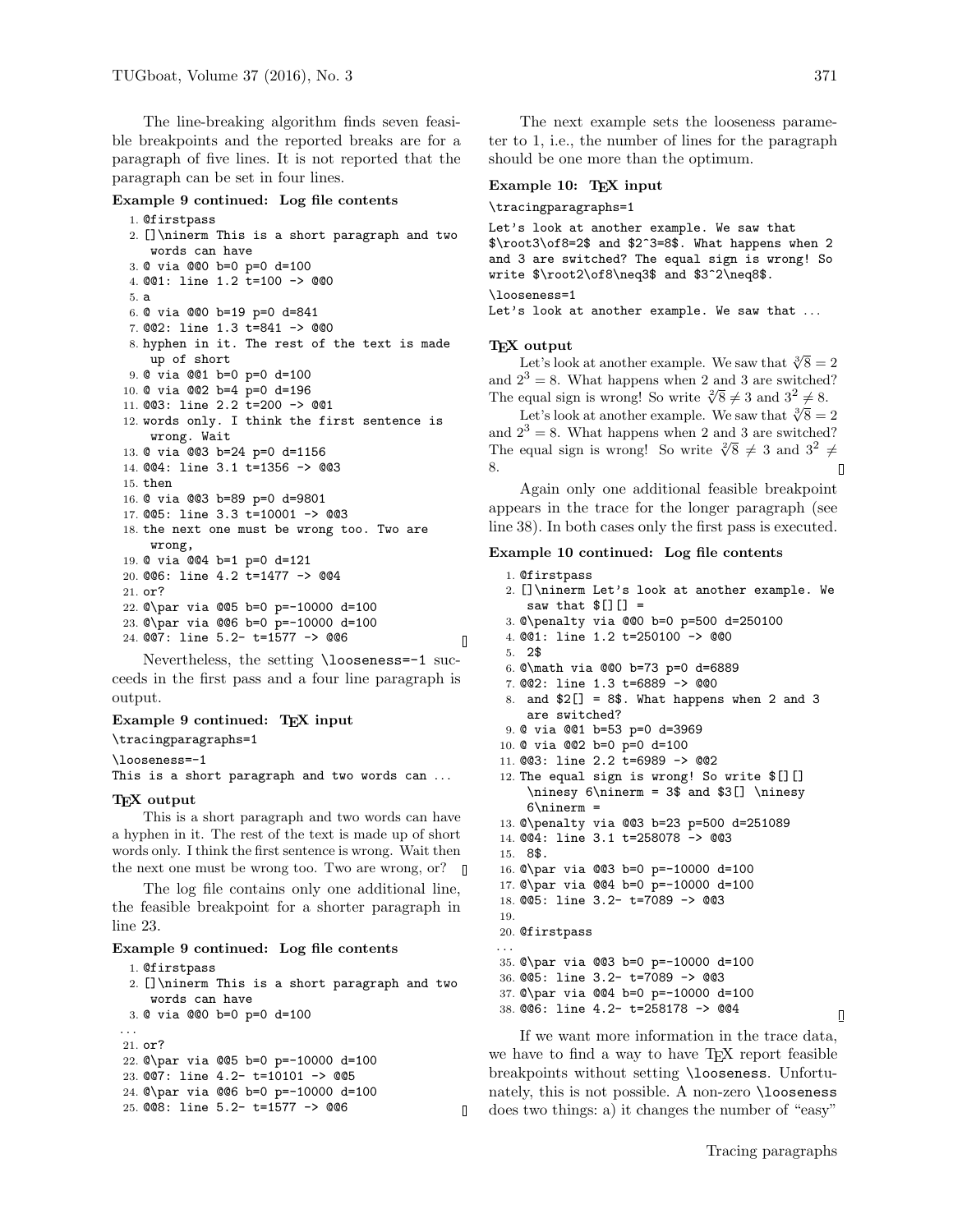lines to  $T_F X$ 's maximum and b) it forces the execution of a slightly more complicated loop to find breakpoints. The code of this loop is shown in § 875 of [8] and it is only executed if the looseness parameter has a non-zero value (§ 873). But as both examples show, the possibility to shorten or lengthen a paragraph seems to be indirectly included in the end-of-par break candidates. The line number of the feasible breakpoints associated with an end-of-par break candidate can simply be increased by one and that value gives a possible alternative.

A digression. The change in item a) can be simulated and it has an interesting side effect: TEX might change the output of a paragraph with a non-zero \looseness even if the looseness command cannot be obeyed.

## Example 11: TEX input

\tracingparagraphs=1 \pretolerance=-1

```
A one! Or two! Oh! A one! A two! A three!
It is a lovely day and I've got a feeling!
A new feeling! Yes it's a sunny day! Good
day! Sunshine! Sunshine! Sun! I'm in ---
hey, the text of the song sounds familiar.
```

```
\looseness=-1
```
A one! Or two! Oh! A one! A two! A three! ...

### T<sub>F</sub>X output

A one! Or two! Oh! A one! A two! A three! It is a lovely day and I've got a feeling! A new feeling! Yes it's a sunny day! Good day! Sunshine! Sunshine! Sun! I'm in — hey, the text of the song sounds familiar.

A one! Or two! Oh! A one! A two! A three! It is a lovely day and I've got a feeling! A new feeling! Yes it's a sunny day! Good day! Sunshine! Sunshine! Sun! I'm in — hey, the text of the song sounds familiar. П

The line-breaking algorithm uses an internal counter to mark certain lines as "easy." TEX's algorithm saves space and time by the fact that after a certain point all lines have the same length ([8, § 818]) and this point is given by that counter. As stated in a), the counter is set to its maximum if \looseness is used. In example 2 we observed that the sequence of breakpoints in the trace output was changed compared to example 1. This effect has to do with the counter for easy lines (see [8, § 819]). As TEX picks the first break candidate that minimizes the total demerits the sequence is important.

The effect is seen not only when **\looseness** is non-zero, as the internal counter for easy lines is also set by \hangindent and \parshape (see [8,  $\S § 848–849$ ]). A "neutral" \parshape specification — all lines have length \hsize and there are more lines than the paragraph will have — increases the counter for easy lines high enough to stimulate the same output as a non-zero value for **\looseness**. A five-line parshape outputs the paragraph in the style of the second paragraph above.

## Example 12: TEX input

\def\fivelineparshape{\parshape 5 0pt \hsize 0pt \hsize 0pt \hsize 0pt \hsize 0pt \hsize } \tracingparagraphs=1

A one! Or two! Oh! A one! A two! A three! ... \fivelineparshape

A one! Or two! Oh! A one! A two! A three! ...

#### T<sub>F</sub>X output

A one! Or two! Oh! A one! A two! A three! It is a lovely day and I've got a feeling! A new feeling! Yes it's a sunny day! Good day! Sunshine! Sunshine! Sun! I'm in — hey, the text of the song sounds familiar.

A one! Or two! Oh! A one! A two! A three! It is a lovely day and I've got a feeling! A new feeling! Yes it's a sunny day! Good day! Sunshine! Sunshine! Sun! I'm in — hey, the text of the song sounds familiar. 0

Let's look at the trace data. In this example two different sets of line breaks produce exactly the same total demerits, but in the first the line badnesses are 2, 1, 0, and in the second, 0, 2, 1.

## Example 12 continued: Log file contents

1. @firstpass 2. []\ninerm A one! Or two! Oh! A one! A two! A three! 3. @ via @@0 b=57 p=0 d=4489 4. @@1: line 1.1 t=4489 -> @@0 5. It 6. @ via @@0 b=7 p=0 d=289 7. @@2: line 1.2 t=289 -> @@0 8. is 9. @ via @@0 b=0 p=0 d=100 10. @@3: line 1.2 t=100 -> @@0 11. a 12. @ via @@0 b=2 p=0 d=144 13. @@4: line 1.2 t=144 -> @@0 14. lovely day and I've got a feeling! A new feeling! 15. @ via @@1 b=1 p=0 d=121 16. @ via @@2 b=40 p=0 d=2500 17. @@5: line 2.1 t=2789 -> @@2 18. @@6: line 2.2 t=4610 -> @@1 19. Yes 20. @ via @@2 b=3 p=0 d=169 21. @ via @@3 b=2 p=0 d=144 22. @ via @@4 b=25 p=0 d=1225 23. @@7: line 2.1 t=1369 -> @@4 24. @@8: line 2.2 t=244 -> @@3 25. it's 26. @ via @@3 b=64 p=0 d=5476 27. @ via @@4 b=1 p=0 d=121 28. @@9: line 2.2 t=265 -> @@4 29. @@10: line 2.3 t=5576 -> @@3 30. a 31. @ via @@4 b=64 p=0 d=5476 32. @@11: line 2.3 t=5620 -> @@4 33. sunny day! Good day! Sunshine! Sunshine! 34. @ via @@5 b=8 p=0 d=324 35. @ via @@6 b=8 p=0 d=324